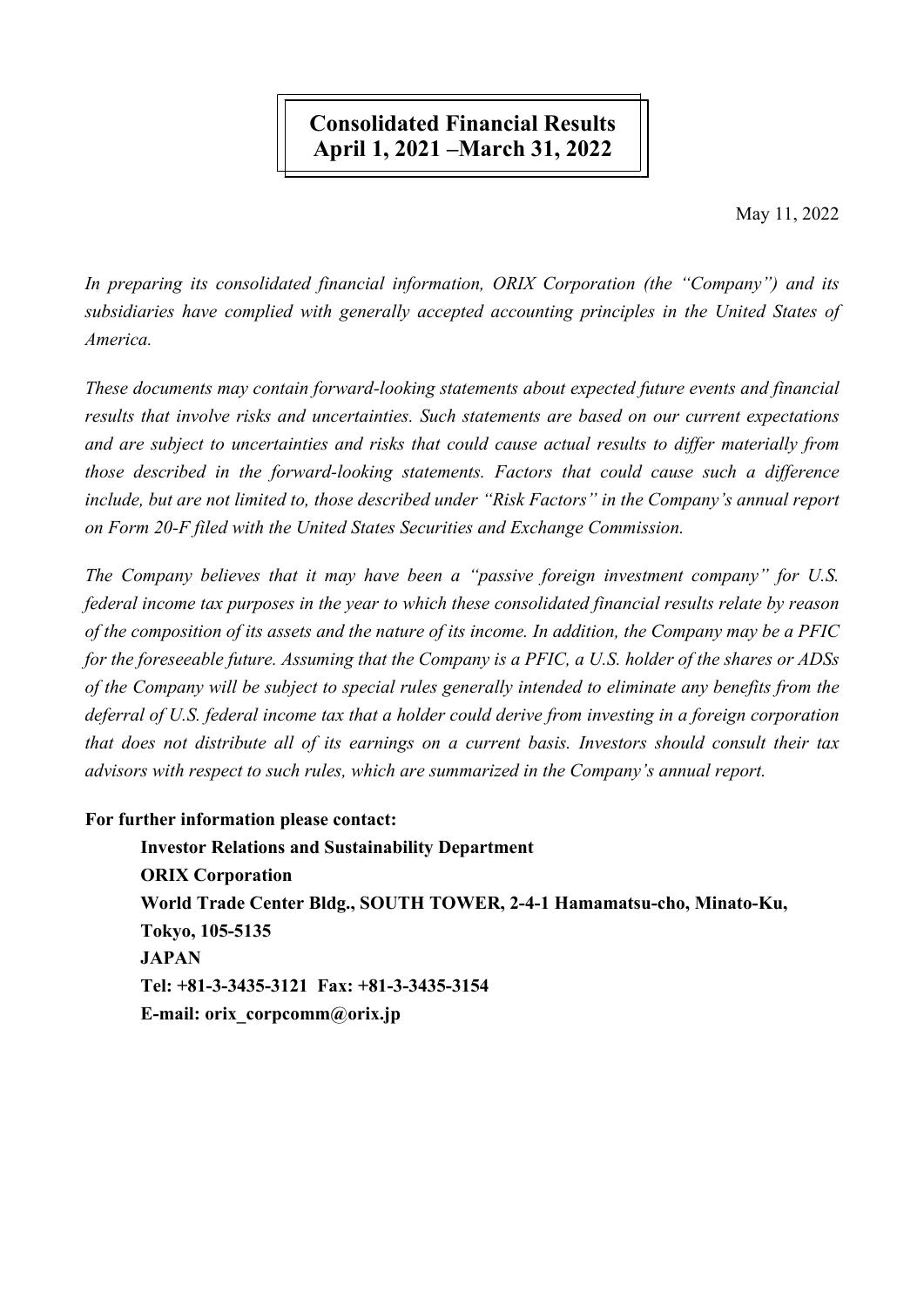#### **Consolidated Financial Results from April 1, 2021 to March 31, 2022**

(U.S. GAAP Financial Information for ORIX Corporation and its Subsidiaries)

| Corporate Name:   | <b>ORIX</b> Corporation                      |
|-------------------|----------------------------------------------|
| Listed Exchanges: | Tokyo Stock Exchange (Securities No. 8591)   |
|                   | New York Stock Exchange (Trading Symbol: IX) |
| Head Office:      | Tokyo JAPAN                                  |
|                   | Tel: $+81-3-3435-3121$                       |
|                   | (URL https://www.orix.co.jp/grp/en/ir/)      |

#### **1. Performance Highlights as of and for the Year Ended March 31, 2022 (1) Performance Highlights - Operating Results (Unaudited)**

|                |                   |                                                                                                                                                                                            |                     |                        |                               |                        |                                                                          | (millions of yen) $*1$ |
|----------------|-------------------|--------------------------------------------------------------------------------------------------------------------------------------------------------------------------------------------|---------------------|------------------------|-------------------------------|------------------------|--------------------------------------------------------------------------|------------------------|
|                | Total<br>Revenues | Year-on-Year<br>Change                                                                                                                                                                     | Operating<br>Income | Year-on-Year<br>Change | Income before<br>Income Taxes | Year-on-Year<br>Change | Net Income<br>Attributable to<br><b>ORIX</b> Corporation<br>Shareholders | Year-on-Year<br>Change |
| March 31, 2022 | 2,520,365         | 9.9%                                                                                                                                                                                       | 302.083             | 16.7%                  | 504,876                       | 75.6%                  | 312,135                                                                  | 62.2%                  |
| March 31, 2021 | 2.292.708         | 0.5%                                                                                                                                                                                       | 258,814             | $(4.0\%)$              | 287.561                       | $(30.3\%)$             | 192.384                                                                  | (36.4%                 |
|                |                   | "Comprehensive Income Attributable to ORIX Corporation Shareholders" was ¥382,219 million for the fiscal year ended March 31, 2022 (year-on-year change was a 68.9% increase) and ¥226,266 |                     |                        |                               |                        |                                                                          |                        |

million for the fiscal year ended March 31, 2021 (year-on-year change was a 7.8% decrease).

|                | Basic<br>Earnings Per Share | Diluted<br>Earnings Per Share | Return on<br>Equity | Return on<br>Assets $*$ ? | Operating<br>Margin |
|----------------|-----------------------------|-------------------------------|---------------------|---------------------------|---------------------|
| March 31, 2022 | 259.37                      | 259.07                        | 9.9%                | 3.6%                      | 12.0%               |
| March 31, 2021 | 155.54                      | 155.39                        | 6.4%                | 2.2%                      | 11.3%               |

"Equity in Net Income of Affiliates" was a net gain of ¥15,006 million for the fiscal year ended March 31, 2022 and a net gain of ¥481 million for the fiscal year ended March 31, 2021.

**\*Note 1:** Unless otherwise stated, all amounts shown herein are in millions of Japanese yen, except for per share and dividend amounts which are in single yen. **\*Note 2:** "Return on Assets" is calculated based on "Income before Income Taxes."

| (2) Performance Highlights - Financial Position (Unaudited) |                 |                 |                         |                               |                                   |  |  |  |
|-------------------------------------------------------------|-----------------|-----------------|-------------------------|-------------------------------|-----------------------------------|--|--|--|
|                                                             | Total<br>Assets | Total<br>Equity | Shareholders'<br>Equity | Shareholders'<br>Equity Ratio | Shareholders'<br>Equity Per Share |  |  |  |
| March 31, 2022                                              | 14.270.672      | 3.371.401       | 3.261.419               | 22.9%                         | 2.732.88                          |  |  |  |
| March 31, 2021                                              | 3.563.082       | 3,103,144       | 3.028.456               | 22.3%                         | 2,487.77                          |  |  |  |

**\*Note 3:** "Shareholders' Equity" refers to "Total ORIX Corporation Shareholders' Equity."

"Shareholders' Equity Ratio" is the ratio of "Total ORIX Corporation Shareholders' Equity" to "Total Assets." "Shareholders' Equity Per Share" is calculated based on "Total ORIX Corporation Shareholders' Equity."

#### **(3) Performance Highlights - Cash Flows (Unaudited)**

|                | Cash Flows<br>from Operating Activities | Cash Flows<br>from Investing Activities | Cash Flows<br>from Financing Activities | Cash, Cash Equivalents and<br><b>Restricted Cash</b><br>at End of Year |
|----------------|-----------------------------------------|-----------------------------------------|-----------------------------------------|------------------------------------------------------------------------|
| March 31, 2022 | 1,103,370                               | (808, 846)                              | (306, 618)                              | 1,091,812                                                              |
| March 31, 2021 | 1,102,414                               | (1,209,990)                             | 39,884                                  | 1,079,575                                                              |
|                |                                         |                                         |                                         |                                                                        |

#### **2. Dividends (Unaudited)**

|                       | First<br>Ouarter-end     | Second<br>Ouarter-end | Third<br>Ouarter-end                 | Year-end | Total | Total<br>Dividends Paid | Dividend Payout<br>Ratio<br>(Consolidated base) | Dividends on Equity<br>(Consolidated base) |
|-----------------------|--------------------------|-----------------------|--------------------------------------|----------|-------|-------------------------|-------------------------------------------------|--------------------------------------------|
| March 31, 2021        | $-$                      | 35.00                 | —                                    | 43.00    | 78.00 | 96.108                  | 50.1%                                           | 3.2%                                       |
| March 31, 2022        | $\overline{\phantom{0}}$ | 39.00                 | $\overline{\phantom{0}}$             | 46.60    | 85.60 | 102.661                 | 33.0%                                           | 3.3%                                       |
| March 31, 2023 (Est.) | $\overline{\phantom{0}}$ | 42.80                 | $\qquad \qquad \  \, -\qquad \qquad$ | 42.80    | 85.60 | $\qquad \qquad \  \, -$ | $\overline{\phantom{0}}$                        | -                                          |

**\*Note 4:** Total dividends paid include dividends paid to the Board Incentive Plan Trust (¥169 million for the fiscal year ended March 31, 2021 and ¥175 million for the fiscal year ended March 31, 2022). The annual dividend per share for the fiscal year ended March 31, 2023 is planned to be an amount that a dividend payout ratio is computed at 33%, or the amount of 85.60 yen, whichever is higher. In the above, the minimum dividend has been stated.

**3. Other Information**

| (1) Changes in Significant Consolidated Subsidiaries             | Yes (     | No (x)     |
|------------------------------------------------------------------|-----------|------------|
| Exclusion - None (<br>Addition - None (                          |           |            |
| (2) Changes in Accounting Principles, Procedures and Disclosures |           |            |
| 1. Changes due to adoptions of new accounting standards          | Yes $(x)$ | No $($ $)$ |
| 2. Other than those above                                        | Yes (     | No $(x)$   |

**\*Note 5:** For details, please refer to "3. Financial Information (9) Changes in Significant Basis of Preparation of Consolidated Financial Statements" on page 19.

#### **(3) Number of Issued Shares (Ordinary Shares)**

1. The number of issued shares, including treasury stock, was 1,258,277,087 as of March 31, 2022, and 1,285,724,480 as of March 31, 2021.

2. The number of treasury stock was 62,914,027 as of March 31, 2022, and 66,231,916 as of March 31, 2021.

3. The average number of outstanding shares was 1,203,451,853 for the fiscal year ended March 31, 2022, and 1,236,897,189 for the fiscal year ended March 31, 2021. The Company's shares held through the Board Incentive Plan Trust (1,963,282 shares as of March 31, 2022 and 2,154,248 shares as of March 31, 2021) are not included in the number of treasury stock as of the end of the periods, but are included in the average number of shares outstanding as treasury stock that are deducted from the basis of the calculation of per share data.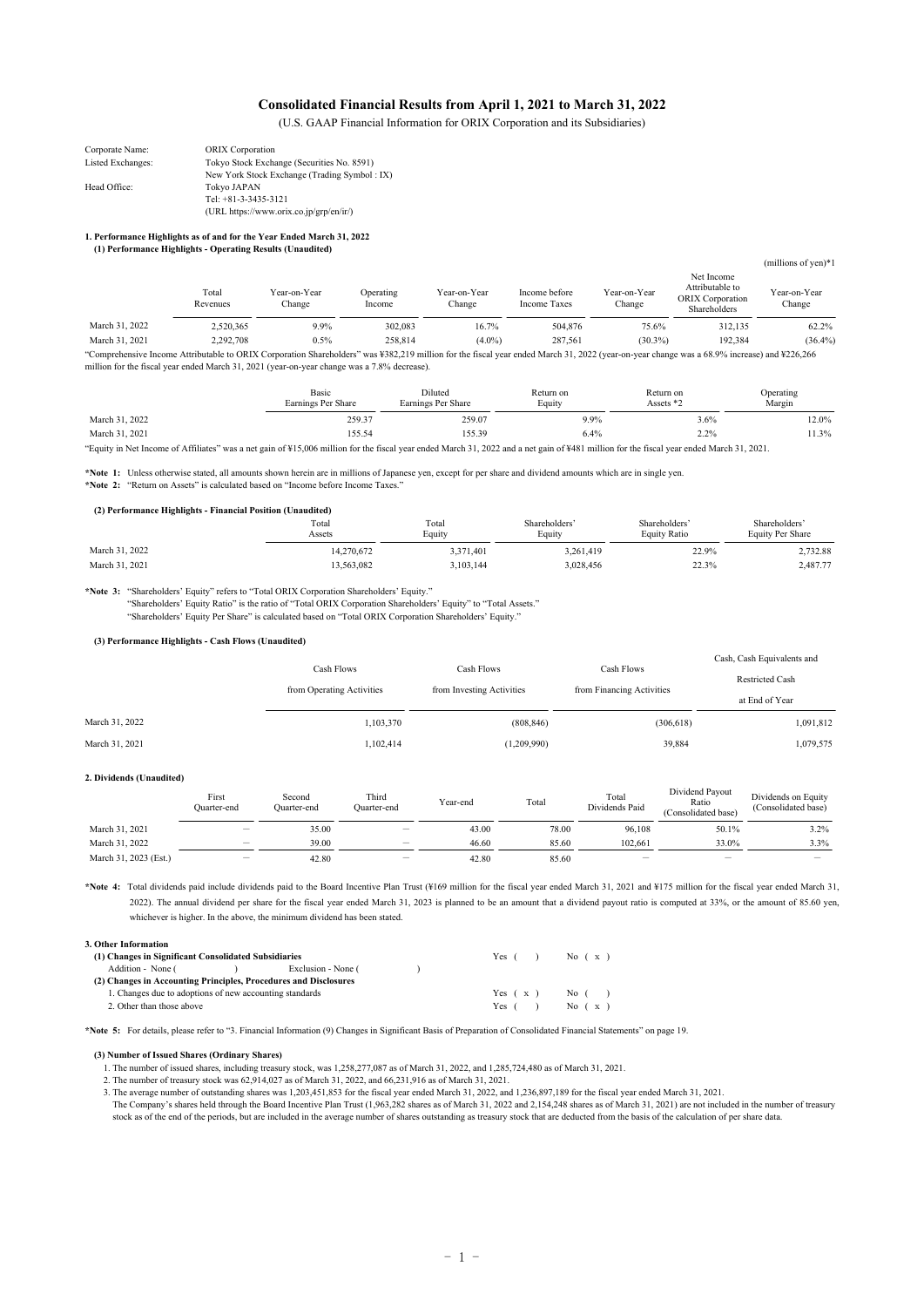## **1. Summary of Consolidated Financial Results**

### **(1) Summary of Financial Highlights**

### **Financial Results for the Fiscal Year Ended March 31, 2022**

|                                                             |                   | Fiscal Year ended | Fiscal Year ended | Change  |         |
|-------------------------------------------------------------|-------------------|-------------------|-------------------|---------|---------|
|                                                             |                   | March 31, 2021    | March 31, 2022    | Amount  | Percent |
| <b>Total Revenues</b>                                       | (millions of yen) | 2,292,708         | 2,520,365         | 227,657 | $10\%$  |
| <b>Total Expenses</b>                                       | (millions of yen) | 2,033,894         | 2,218,282         | 184,388 | $9\%$   |
| Income before Income Taxes                                  | (millions of yen) | 287,561           | 504,876           | 217,315 | 76 %    |
| Net Income Attributable to ORIX<br>Corporation Shareholders | (millions of yen) | 192,384           | 312,135           | 119,751 | 62 %    |
| Earnings Per Share (Basic)                                  | (yen)             | 155.54            | 259.37            | 103.83  | $67 \%$ |
| (Diluted)                                                   | (yen)             | 155.39            | 259.07            | 103.68  | $67 \%$ |
| $ROE *1$                                                    | $(\%)$            | 6.4               | 9.9               | 3.5     |         |
| $ROA *2$                                                    | $(\%)$            | 1.44              | 2.24              | 0.80    |         |

\*Note 1 : ROE is the ratio of Net Income Attributable to ORIX Corporation Shareholders for the period to average ORIX Corporation Shareholders' Equity. \*Note 2 : ROA is calculated based on Net Income Attributable to ORIX Corporation Shareholders.

### **Overview of Business Performance (April 1, 2021 to March 31, 2022)**

Total revenues for the consolidated fiscal year ended March 31, 2022 (hereinafter, "the fiscal year") increased 10% to ¥2,520,365 million compared to the previous fiscal year due to increases in services income, operating leases revenues, sales of goods and real estate, gains on investment securities and dividends.

Total expenses increased 9% to ¥2,218,282 million compared to the previous fiscal year due to increases in services expense, costs of operating leases, costs of goods and real estate sold, selling, general and administrative expenses, and write-downs of long-lived assets.

Equity in net income of affiliates for the fiscal year increased by ¥14,525 million to ¥15,006 million compared to the previous fiscal year and gains on sales of subsidiaries and affiliates and liquidation losses, net for the fiscal year increased by ¥164,487 million to ¥187,787 million compared to the previous fiscal year.

Due to the above results, income before income taxes for the fiscal year increased 76% to ¥504,876 million compared to the previous fiscal year and net income attributable to ORIX Corporation shareholders increased 62% to ¥312,135 million compared to the previous fiscal year.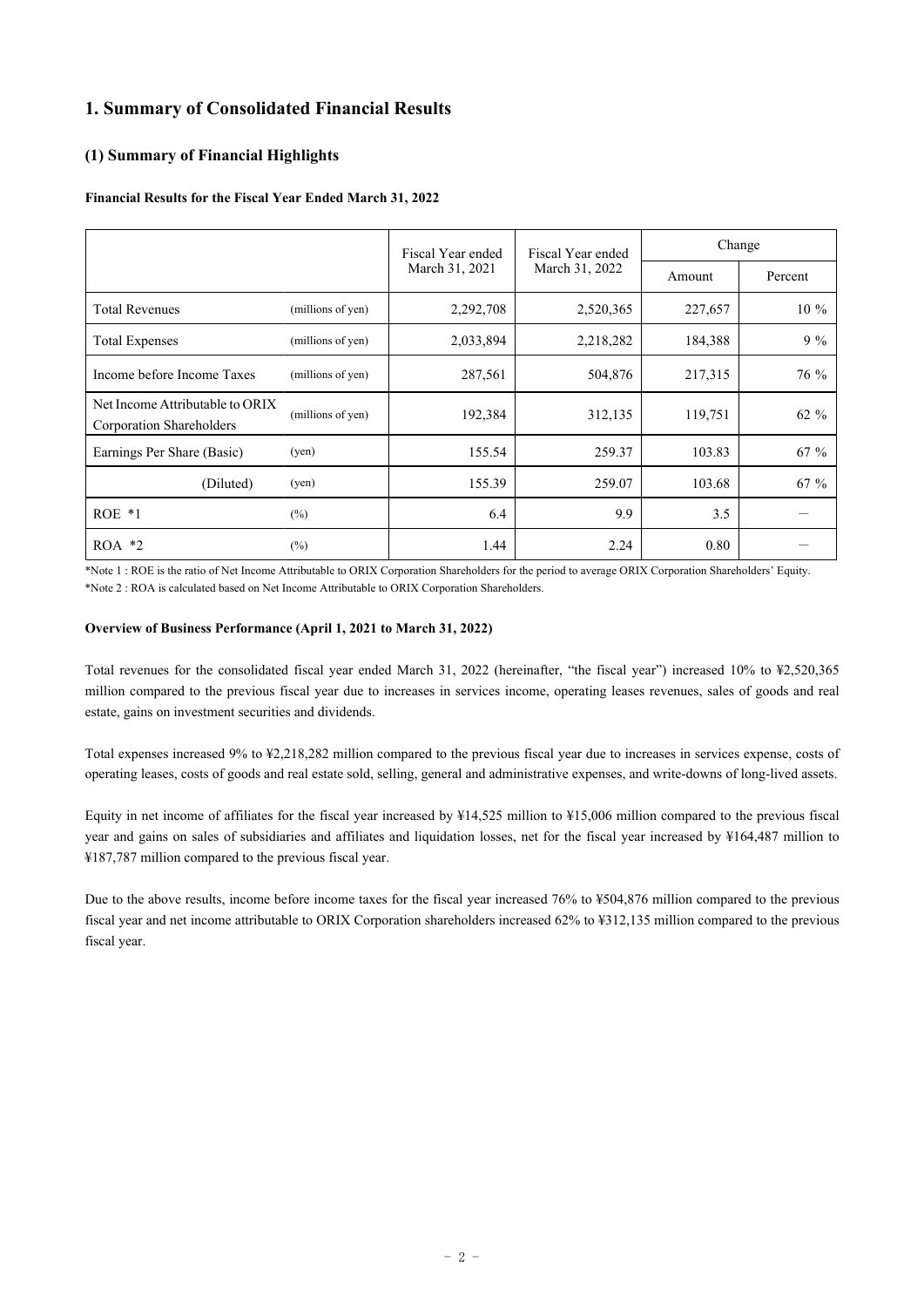#### **Segment Information**

Total segment profits for the fiscal year increased 66% to ¥551,207 million compared to the previous fiscal year. Segment profits increased in each of Corporate Financial Services and Maintenance Leasing, Real Estate, ORIX USA, ORIX Europe, and Asia and Australia while segment profits in each of PE Investment and Concession, Environment and Energy, Insurance, Banking and Credit, and Aircraft and Ships decreased.

Since April 1, 2021, a portion of interest expenses, which were initially included in the difference between segment total profits and consolidated amounts, have been charged directly to its respective segments. In addition, a portion of selling, general and administrative expenses, which were initially recorded in each respective segment, have been included in the difference between segment total profits and consolidated amounts. Furthermore, a portion of the leasing business in the Environment and Energy segment was transferred to the Corporate Financial Services and Maintenance Leasing segment. As a result of these changes, segment data for the previous fiscal year have been retrospectively restated.

Segment information for the fiscal year is as follows:

**Corporate Financial Services and Maintenance Leasing:** Finance and fee business; leasing and rental of automobiles, electronic measuring instruments, and ICT-related equipment; Yayoi

|                 | Year ended                          | Year ended                          | Change                      |                   |  |
|-----------------|-------------------------------------|-------------------------------------|-----------------------------|-------------------|--|
|                 | March 31, 2021<br>(millions of yen) | March 31, 2022<br>(millions of yen) | Amount<br>(millions of yen) | Percent<br>$(\%)$ |  |
| Segment Profits | 70,727                              | 251,384                             | 180,657                     | 255               |  |

|                | As of March 31, 2021<br>(millions of yen) | As of March 31, 2022 | Change                      |                   |  |
|----------------|-------------------------------------------|----------------------|-----------------------------|-------------------|--|
|                |                                           | (millions of yen)    | Amount<br>(millions of yen) | Percent<br>$(\%)$ |  |
| Segment Assets | 1,676,063                                 | 1,516,795            | (159,268)                   | (10)              |  |

Segment profits increased 255% to ¥251,384 million compared to the previous fiscal year. This increase was primarily due to an increase in gains on sales of subsidiaries and affiliates resulting from the sale of the business of Yayoi Co., Ltd., but also due to an increase in operating leases revenues resulting from an increase in gains on sales of used cars in our automobile-related businesses and an increase in gains on investment securities and dividends resulting from the IPO of an investee.

Segment assets decreased 10% to ¥1,516,795 million compared to the end of the previous fiscal year. This decrease was due to decreases in net investment in leases, investment in operating leases, and goodwill and intangible assets acquired in business combinations included in other assets.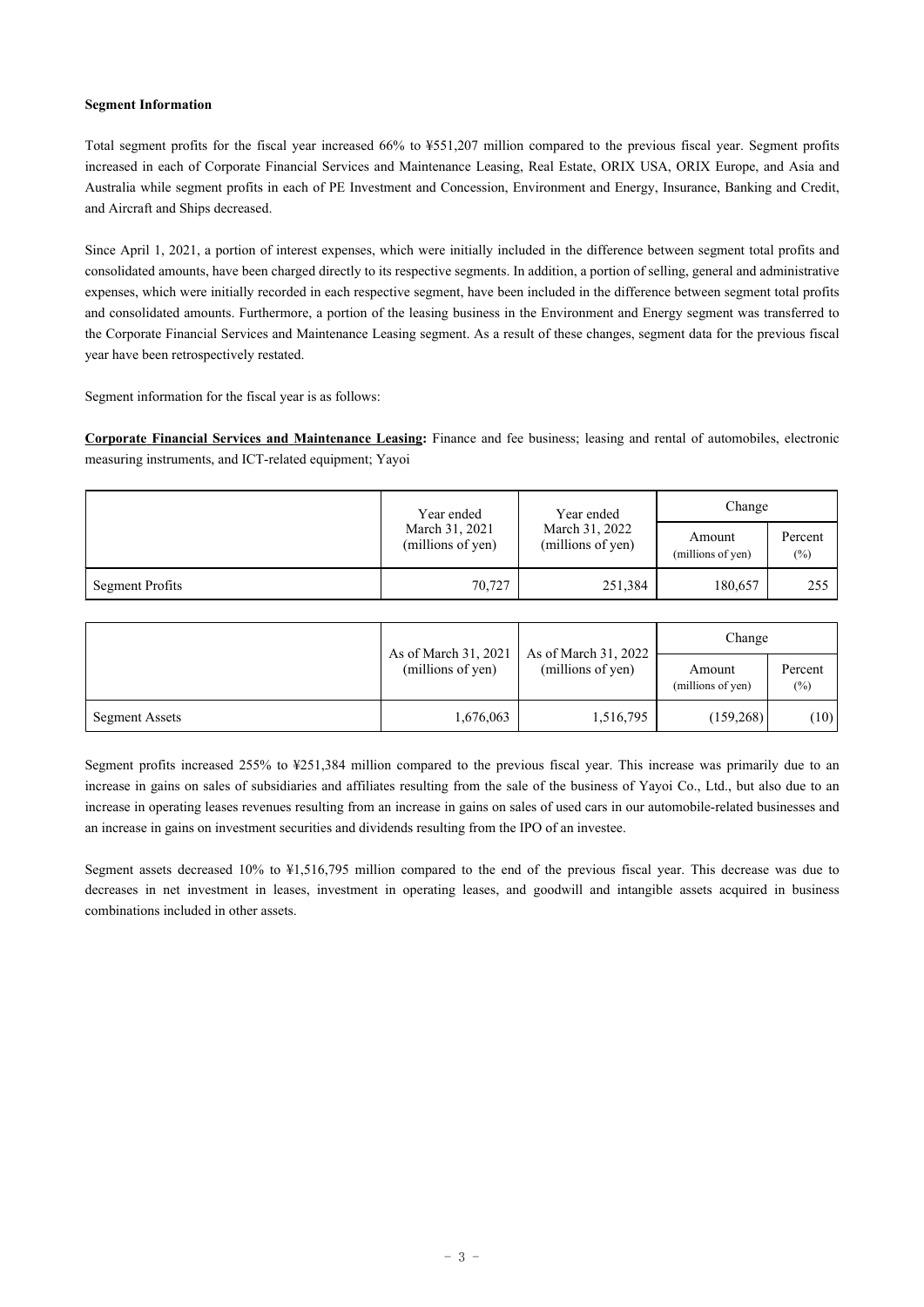**Real Estate:** Real estate development, rental, and management; facility operations; real estate asset management

|                 | Year ended<br>Year ended            |                                     | Change                      |                   |  |
|-----------------|-------------------------------------|-------------------------------------|-----------------------------|-------------------|--|
|                 | March 31, 2021<br>(millions of yen) | March 31, 2022<br>(millions of yen) | Amount<br>(millions of yen) | Percent<br>$(\%)$ |  |
| Segment Profits | 25,886                              | 33,558                              | 7,672                       | 30                |  |

|                       |                                           | As of March 31, 2022 | Change                      |                   |  |
|-----------------------|-------------------------------------------|----------------------|-----------------------------|-------------------|--|
|                       | As of March 31, 2021<br>(millions of yen) | (millions of yen)    | Amount<br>(millions of yen) | Percent<br>$(\%)$ |  |
| <b>Segment Assets</b> | 872,095                                   | 910,101              | 38,006                      |                   |  |

Segment profits increased 30% to ¥33,558 million compared to the previous fiscal year. This increase was due to an increase in services income from operating facilities, an increase in operating leases revenues resulting from sales of real estate under operating leases, and an increase in gains on investment securities and dividends resulting from the sales of an investee.

Segment assets increased 4% to ¥910,101 million compared to the end of the previous fiscal year. This increase was due to an increase in investment in affiliates and advances for finance lease and operating lease included in other assets.

### **PE Investment and Concession:** Private equity investment; concession

|                        | Year ended                          | Year ended                          | Change                      |                   |
|------------------------|-------------------------------------|-------------------------------------|-----------------------------|-------------------|
|                        | March 31, 2021<br>(millions of yen) | March 31, 2022<br>(millions of yen) | Amount<br>(millions of yen) | Percent<br>$(\%)$ |
| <b>Segment Profits</b> | 3,842                               | (11,261)                            | (15, 103)                   |                   |

|                       | As of March 31, 2021<br>(millions of yen) |                                           | Change                      |                   |
|-----------------------|-------------------------------------------|-------------------------------------------|-----------------------------|-------------------|
|                       |                                           | As of March 31, 2022<br>(millions of yen) | Amount<br>(millions of yen) | Percent<br>$(\%)$ |
| <b>Segment Assets</b> | 378,698                                   | 353,581                                   | (25,117)                    | (7)               |

Segment profits decreased by ¥15,103 million, resulting in segment losses of ¥11,261 million as compared to segment profits of ¥3,842 million in the previous fiscal year. This decrease was due to the write-down of assets to be transferred in connection with the conclusion of asset transfer agreements at a certain investee, as well as the write-down of inventories at a certain investee. In addition, there was a decrease in equity in net income (loss) of affiliates at our three airports in Kansai in our concession business.

Segment assets decreased 7% to ¥353,581 million compared to the end of the previous fiscal year. This decrease was due to a decrease in inventories and property under facility operations at a certain investee and a decrease in the book value of investment in affiliates resulting from the inclusion of equity in net loss of our three airports in Kansai.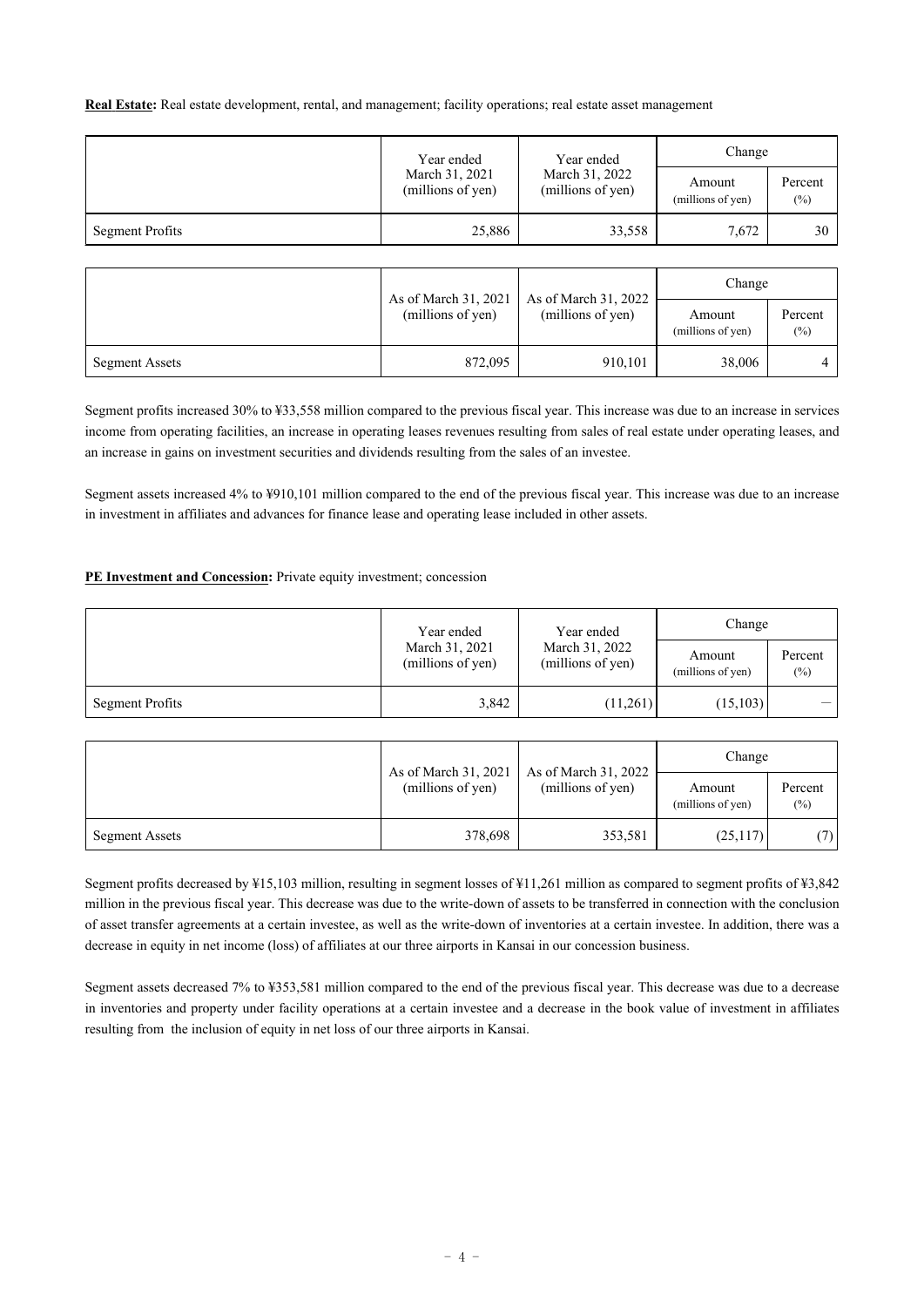**Environment and Energy:** Domestic and overseas renewable energy; electric power retailing; ESCO services; sales of solar panels and electricity storage system; recycling and waste management

|                        | Year ended<br>March 31, 2021<br>(millions of yen) | Year ended                          | Change                      |                   |
|------------------------|---------------------------------------------------|-------------------------------------|-----------------------------|-------------------|
|                        |                                                   | March 31, 2022<br>(millions of yen) | Amount<br>(millions of yen) | Percent<br>$(\%)$ |
| <b>Segment Profits</b> | 27,543                                            | 2,948                               | (24,595)                    | (89)              |

|                       | As of March 31, 2021 | As of March 31, 2022<br>(millions of yen) | Change                      |                   |  |
|-----------------------|----------------------|-------------------------------------------|-----------------------------|-------------------|--|
|                       | (millions of yen)    |                                           | Amount<br>(millions of yen) | Percent<br>$(\%)$ |  |
| <b>Segment Assets</b> | 489,174              | 703,608                                   | 214,434                     | 44                |  |

Segment profits decreased 89% to ¥2,948 million compared to the previous fiscal year. This decrease was due to the write-down of our two coal and biomass plants recorded in the fiscal year in addition to the absence of bargain purchase gains and gains on sales of subsidiaries and affiliates recorded in the previous fiscal year resulting from the conversion of an investee involved in wind power generation business in India into a wholly-owned subsidiary, partially offset by an increase in equity in net income (loss) of affiliates at an investee.

Segment assets increased 44% to ¥703,608 million compared to the end of the previous fiscal year. This increase was due to the acquisition of a subsidiary that resulted in the recording of property under facility operations and goodwill which is included in other assets.

**Insurance:** Life insurance

|                 | Year ended<br>March 31, 2021<br>(millions of yen) | Year ended                          | Change                      |                   |
|-----------------|---------------------------------------------------|-------------------------------------|-----------------------------|-------------------|
|                 |                                                   | March 31, 2022<br>(millions of yen) | Amount<br>(millions of yen) | Percent<br>$(\%)$ |
| Segment Profits | 56,152                                            | 54,560                              | (1,592)                     | (3)               |

|                |                                           | As of March 31, 2022<br>(millions of yen) | Change                      |                   |  |
|----------------|-------------------------------------------|-------------------------------------------|-----------------------------|-------------------|--|
|                | As of March 31, 2021<br>(millions of yen) |                                           | Amount<br>(millions of yen) | Percent<br>$(\%)$ |  |
| Segment Assets | 1,959,521                                 | 2,072,145                                 | 112.624                     |                   |  |

Despite an increase in life insurance premiums and related investment income at ORIX Life Insurance in line with an increase in insurance contracts, segment profits decreased 3% to ¥54,560 million compared to the previous fiscal year. This decrease was due to the absence of reversal of policy liability reserve related to variable life insurance contracts at the former Hartford Life Insurance recorded in the previous fiscal year.

Segment assets increased 6% to ¥2,072,145 million compared to the end of the previous fiscal year. This increase was due to an increase in investment in securities.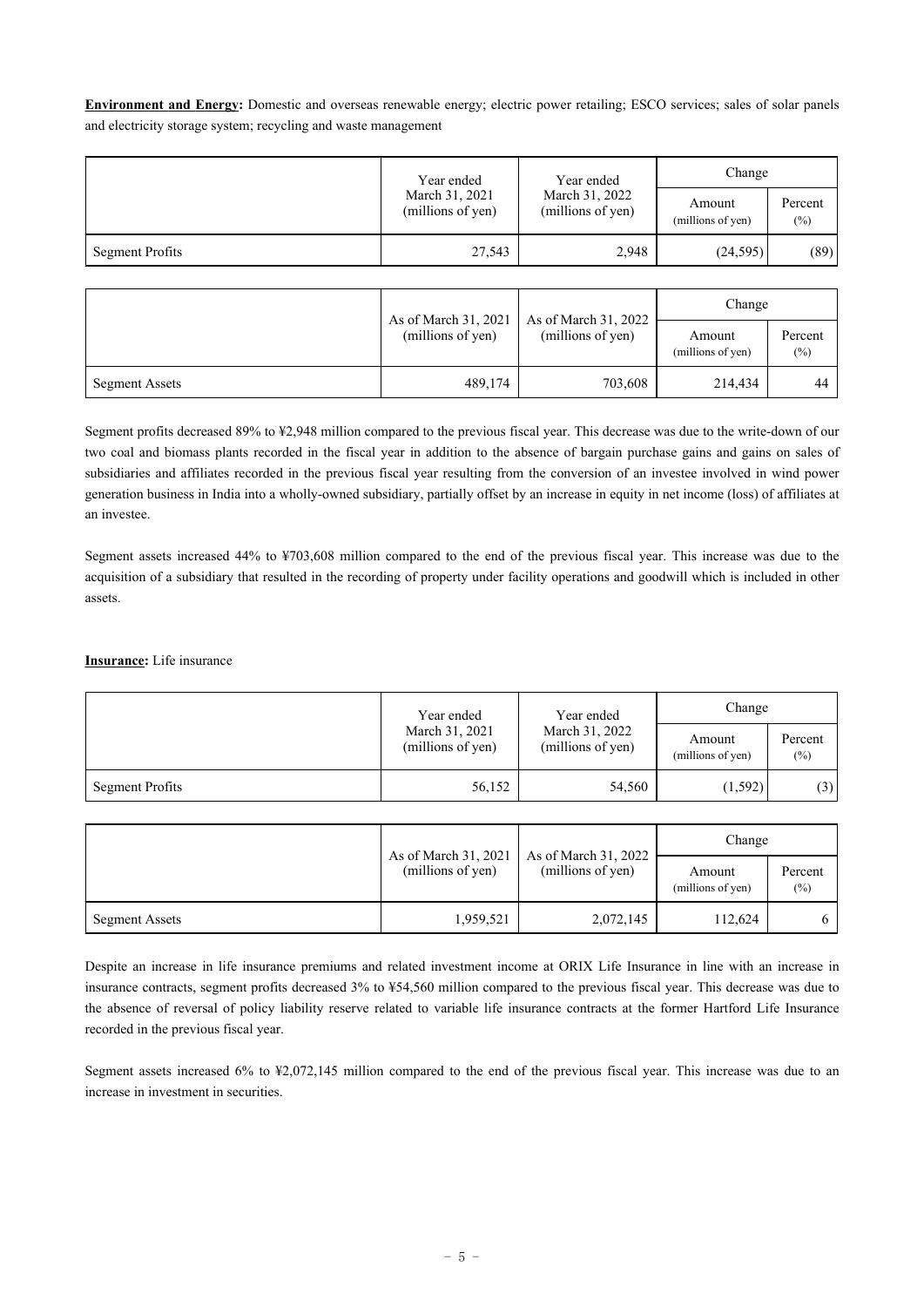#### **Banking and Credit:** Banking and consumer finance

|                 | Year ended                          | Year ended                          | Change                      |                   |
|-----------------|-------------------------------------|-------------------------------------|-----------------------------|-------------------|
|                 | March 31, 2021<br>(millions of yen) | March 31, 2022<br>(millions of yen) | Amount<br>(millions of yen) | Percent<br>$(\%)$ |
| Segment Profits | 49,913                              | 43,779                              | (6, 134)                    | (12)              |

|                       | As of March 31, 2021 |                                           | Change                      |                   |
|-----------------------|----------------------|-------------------------------------------|-----------------------------|-------------------|
|                       | (millions of yen)    | As of March 31, 2022<br>(millions of yen) | Amount<br>(millions of yen) | Percent<br>$(\%)$ |
| <b>Segment Assets</b> | 2,690,627            | 2,687,156                                 | (3,471)                     | (0)               |

Segment profits decreased 12% to ¥43,779 million compared to the previous fiscal year. This decrease was due to an increase in provision for credit losses resulting from an increase in the balance of installment loans and an increase in advertising expenses. These were the result of the recovery in demand for funds at ORIX Credit as compared to the previous fiscal year when the demand was sluggish by coronavirus disease 2019 (hereinafter, "COVID-19").

Segment assets totaled ¥2,687,156 million, remaining relatively unchanged compared to the end of the previous fiscal year.

#### **Aircraft and Ships:** Aircraft leasing and management; ship-related finance and investment

|                        | Year ended                          | Year ended                          | Change                      |                   |
|------------------------|-------------------------------------|-------------------------------------|-----------------------------|-------------------|
|                        | March 31, 2021<br>(millions of yen) | March 31, 2022<br>(millions of yen) | Amount<br>(millions of yen) | Percent<br>$(\%)$ |
| <b>Segment Profits</b> | 5,357                               | (1,838)                             | (7,195)                     |                   |

|                       |                                           |                                           | Change                      |                   |
|-----------------------|-------------------------------------------|-------------------------------------------|-----------------------------|-------------------|
|                       | As of March 31, 2021<br>(millions of yen) | As of March 31, 2022<br>(millions of yen) | Amount<br>(millions of yen) | Percent<br>$(\%)$ |
| <b>Segment Assets</b> | 601,762                                   | 684,098                                   | 82,336                      | 14                |

Segment profits decreased by ¥7,195 million to segment losses of ¥1,838 million as compared to ¥5,357 million of segment profits in the previous fiscal year. This decrease was due to a decrease in equity in net income (loss) of affiliates, as Avolon Holdings Limited recorded losses primarily resulting from the impairment loss on aircraft located in Russia, despite increases in services income and operating leases revenues in our ship-related businesses.

Segment assets increased 14% to ¥684,098 million compared to the end of the previous fiscal year. This increase was due to an increase in installment loans.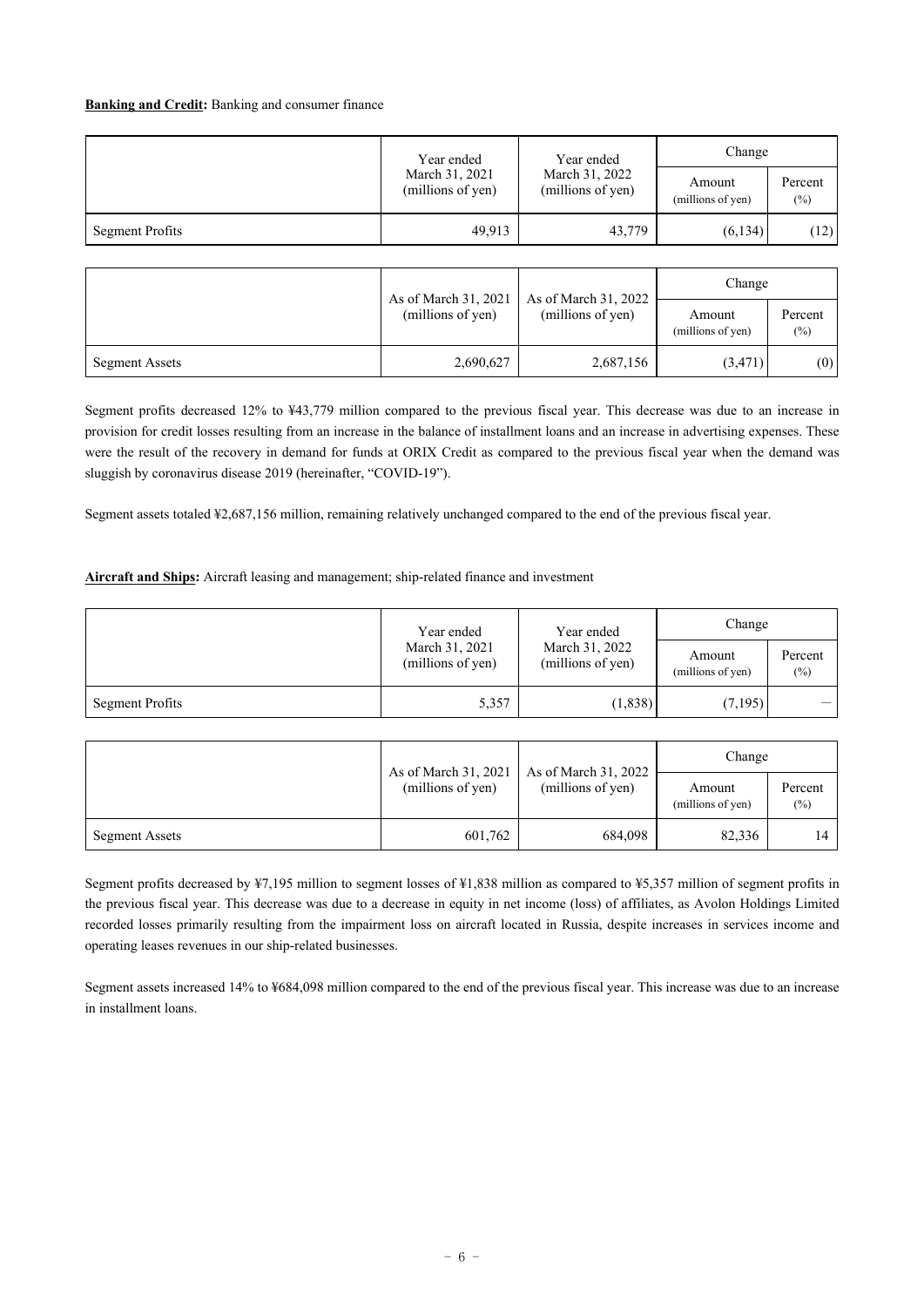#### **ORIX USA:** Finance, investment, and asset management in the Americas

|                        | Year ended                          | Year ended                          | Change                      |                   |
|------------------------|-------------------------------------|-------------------------------------|-----------------------------|-------------------|
|                        | March 31, 2021<br>(millions of yen) | March 31, 2022<br>(millions of yen) | Amount<br>(millions of yen) | Percent<br>$(\%)$ |
| <b>Segment Profits</b> | 40,296                              | 76,263                              | 35,967                      | 89                |

|                       | As of March 31, 2021 |                                           | Change                      |                   |
|-----------------------|----------------------|-------------------------------------------|-----------------------------|-------------------|
|                       | (millions of yen)    | As of March 31, 2022<br>(millions of yen) | Amount<br>(millions of yen) | Percent<br>$(\%)$ |
| <b>Segment Assets</b> | 1,220,081            | 1,364,142                                 | 144.061                     | 12                |

Segment profits increased 89% to ¥76,263 million compared to the previous fiscal year. This increase was due to increases in gains on investment securities and dividends and gains on sales of subsidiaries and affiliates resulting from the sales of investees. In addition, there was a decrease in provision for credit losses as compared to the previous fiscal year.

Segment assets increased 12% to ¥1,364,142 million compared to the end of the previous fiscal year. This increase was primarily due to foreign exchange effects.

### **ORIX Europe:** Asset management of global equity and fixed income

|                        | Year ended                          | Year ended                          | Change                      |                   |  |
|------------------------|-------------------------------------|-------------------------------------|-----------------------------|-------------------|--|
|                        | March 31, 2021<br>(millions of yen) | March 31, 2022<br>(millions of yen) | Amount<br>(millions of yen) | Percent<br>$(\%)$ |  |
| <b>Segment Profits</b> | 39,446                              | 49,559                              | 10,113                      | 26                |  |

|                       | As of March 31, 2021 | As of March 31, 2022 | Change                      |                   |  |
|-----------------------|----------------------|----------------------|-----------------------------|-------------------|--|
|                       | (millions of yen)    | (millions of yen)    | Amount<br>(millions of yen) | Percent<br>$(\%)$ |  |
| <b>Segment Assets</b> | 369,546              | 401,869              | 32,323                      |                   |  |

Segment profits increased 26% to ¥49,559 million compared to the previous fiscal year. This increase was due to an increase in services income resulting from an increase in the average amount of assets under management.

Segment assets increased 9% to ¥401,869 million compared to the end of the previous fiscal year. This increase was due to an increase in investment in securities.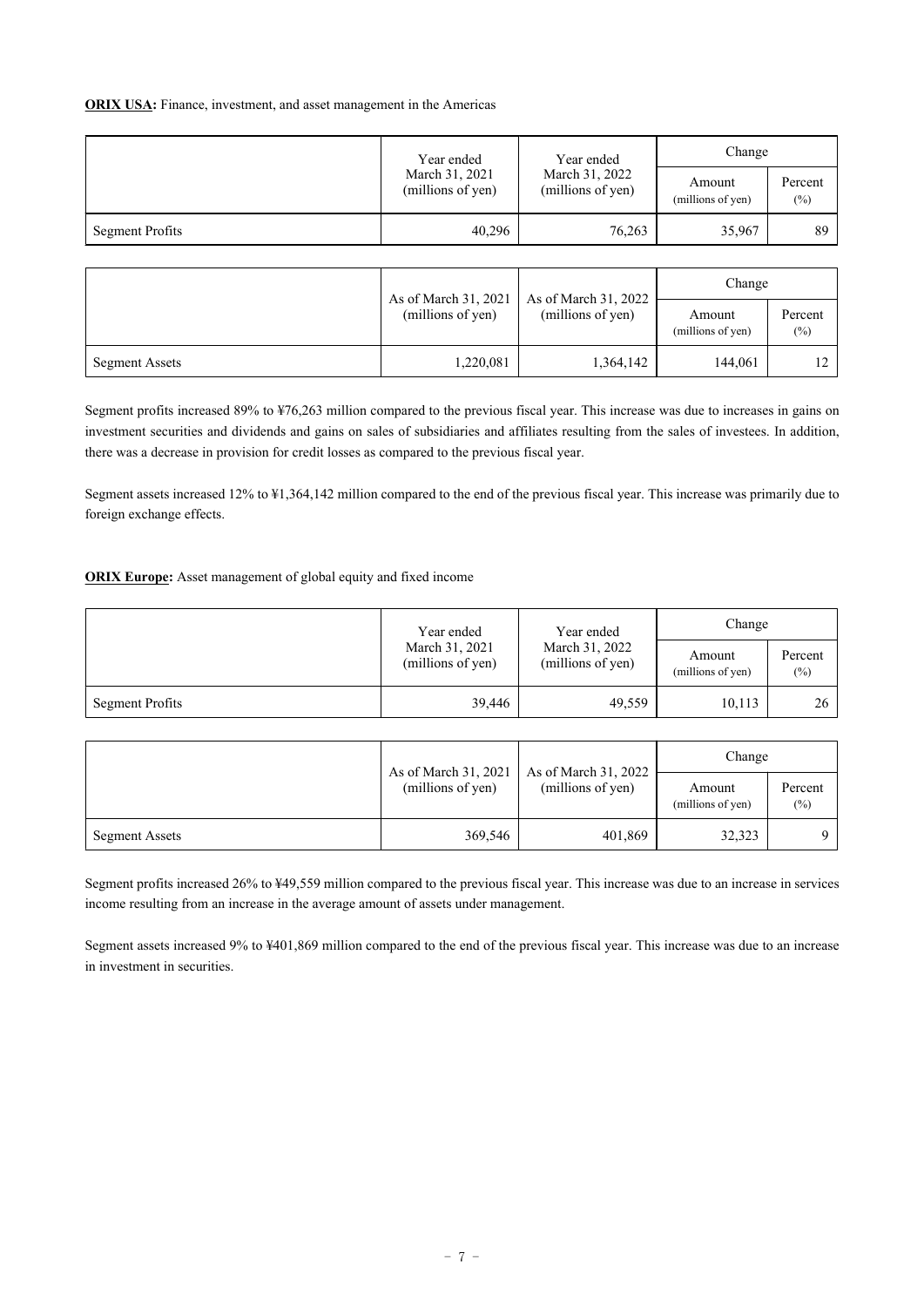### **Asia and Australia:** Finance and investment businesses in Asia and Australia

|                 | Year ended                          | Year ended                          | Change                      |                   |  |
|-----------------|-------------------------------------|-------------------------------------|-----------------------------|-------------------|--|
|                 | March 31, 2021<br>(millions of yen) | March 31, 2022<br>(millions of yen) | Amount<br>(millions of yen) | Percent<br>$(\%)$ |  |
| Segment Profits | 13,124                              | 52,255                              | 39.131                      | 298               |  |

|                       | As of March 31, 2021 | As of March 31, 2022 | Change                      |                   |  |
|-----------------------|----------------------|----------------------|-----------------------------|-------------------|--|
|                       | (millions of yen)    | (millions of yen)    | Amount<br>(millions of yen) | Percent<br>$(\%)$ |  |
| <b>Segment Assets</b> | 1,084,222            | 1,306,089            | 221,867                     | 20                |  |

Segment profits increased 298% to ¥52,255 million compared to the previous fiscal year. This increase was due to the absence of the recording of impairment loss on investments in affiliates recorded in the previous fiscal year and an increase in equity in net income (loss) of affiliates at an investee. In addition, there were increases in finance revenues in China and operating leases revenues in South Korea and Australia.

Segment assets increased 20% to ¥1,306,089 million compared to the end of the previous fiscal year. This increase was due to increases in net investment in leases, installment loans, and investment in operating leases in China, South Korea, and Australia. In addition, there was an increase in investment in affiliates in China.

#### **Outlook and Forecast**

It is difficult to predict when the spread of COVID-19 will subside and the impact in case the situation in Russia and Ukraine will be prolonged, however, our exposure to Russia is limited and there is no significant impact on our business performance at this time. We believe we have sufficient liquidity and fund-raising capacity, which will enable us to continue to seek new investments notwithstanding the current market environment.

Although forward-looking statements in this document are attributable to current information available to us and are based on assumptions deemed reasonable by us, actual financial results may differ materially due to various factors. Readers are urged not to place undue reliance on such forward-looking statements.

Factors that could cause results that differ materially from those described in the forward-looking statements include, but are not limited to, those described under "Risk Factors" in our Form 20-F submitted to the U.S. Securities and Exchange Commission.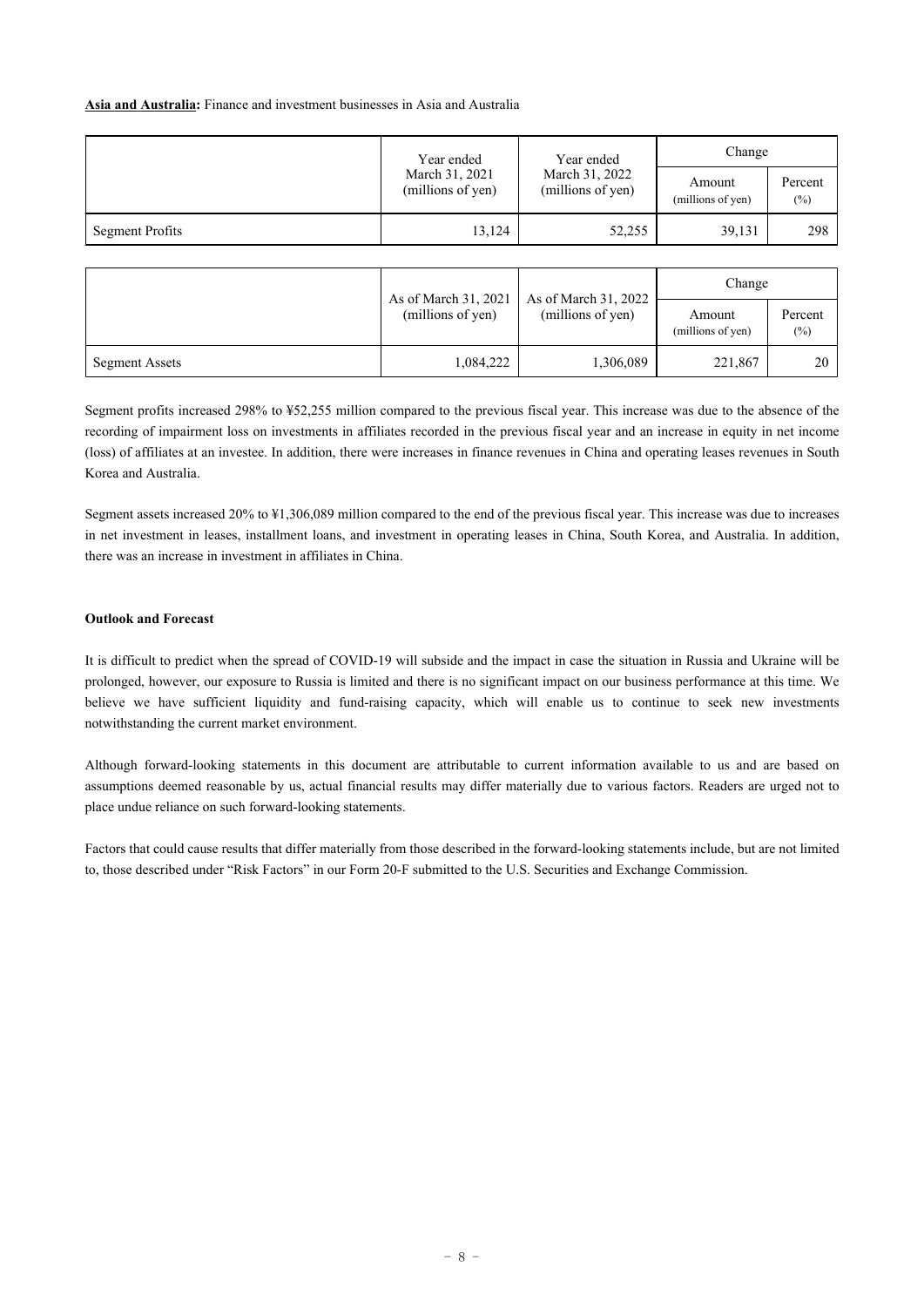### **(2) Summary of Consolidated Financial Condition**

|                                 |                   | As of March 31, | As of March 31, | Change   |         |  |
|---------------------------------|-------------------|-----------------|-----------------|----------|---------|--|
|                                 |                   | 2021            | 2022            | Amount   | Percent |  |
| <b>Total Assets</b>             | (millions of yen) | 13,563,082      | 14,270,672      | 707,590  | $5\%$   |  |
| (Segment Assets)                |                   | 11,341,789      | 11,999,584      | 657,795  | $6\%$   |  |
| <b>Total Liabilities</b>        | (millions of yen) | 10,459,938      | 10,899,271      | 439,333  | $4\%$   |  |
| (Short-term and Long-term Debt) |                   | 4,724,102       | 4,866,685       | 142,583  | $3\%$   |  |
| (Deposits)                      |                   | 2,317,785       | 2,276,158       | (41,627) | $(2)\%$ |  |
| Shareholders' Equity            | (millions of yen) | 3,028,456       | 3,261,419       | 232,963  | $8\%$   |  |
| Shareholders' Equity Per Share  | (yen)             | 2,487.77        | 2,732.88        | 245.11   | $10\%$  |  |

#### **Summary of Assets, Liabilities, Shareholders' Equity**

Note 1 : Shareholders' Equity refers to ORIX Corporation Shareholders' Equity based on U.S. GAAP.

Note 2 : Shareholders' Equity Per Share is calculated using total ORIX Corporation Shareholders' Equity.

Total assets increased 5% to ¥14,270,672 million compared to the end of the previous fiscal year due to increases in installment loans, investment in securities, investment in affiliates and other assets. In addition, segment assets increased 6% to ¥11,999,584 million compared to the end of the previous fiscal year.

Total liabilities increased 4% to ¥10,899,271 million compared to the end of the previous fiscal year due to increases in short-term debt, policy liabilities and policy account balances and other liabilities being offset by a decrease in deposits.

Shareholders' equity increased 8% to ¥3,261,419 million compared to the end of the previous fiscal year.

### **Summary of Cash Flows**

Cash, cash equivalents and restricted cash increased by ¥12,237 million to ¥1,091,812 million compared to the end of the previous fiscal year.

Cash flows provided by operating activities were ¥1,103,370 million during the fiscal year, up from ¥1,102,414 million during the previous fiscal year. This change resulted primarily from a change from a decrease to an increase in income taxes payable, partially offset by a decrease in an increase in policy liabilities and policy account balances.

Cash flows used in investing activities were ¥808,846 million during the fiscal year, down from ¥1,209,990 million during the previous fiscal year. This change resulted primarily from a decrease in purchases of available-for-sale debt securities and sales of subsidiaries, partially offset by an increase in purchases of lease equipment.

Cash flows used in financing activities were ¥306,618 million during the fiscal year compared to the inflow of ¥39,884 million during the previous fiscal year. This change resulted primarily from a decrease in proceeds from and an increase in repayment of debt with maturities longer than three months.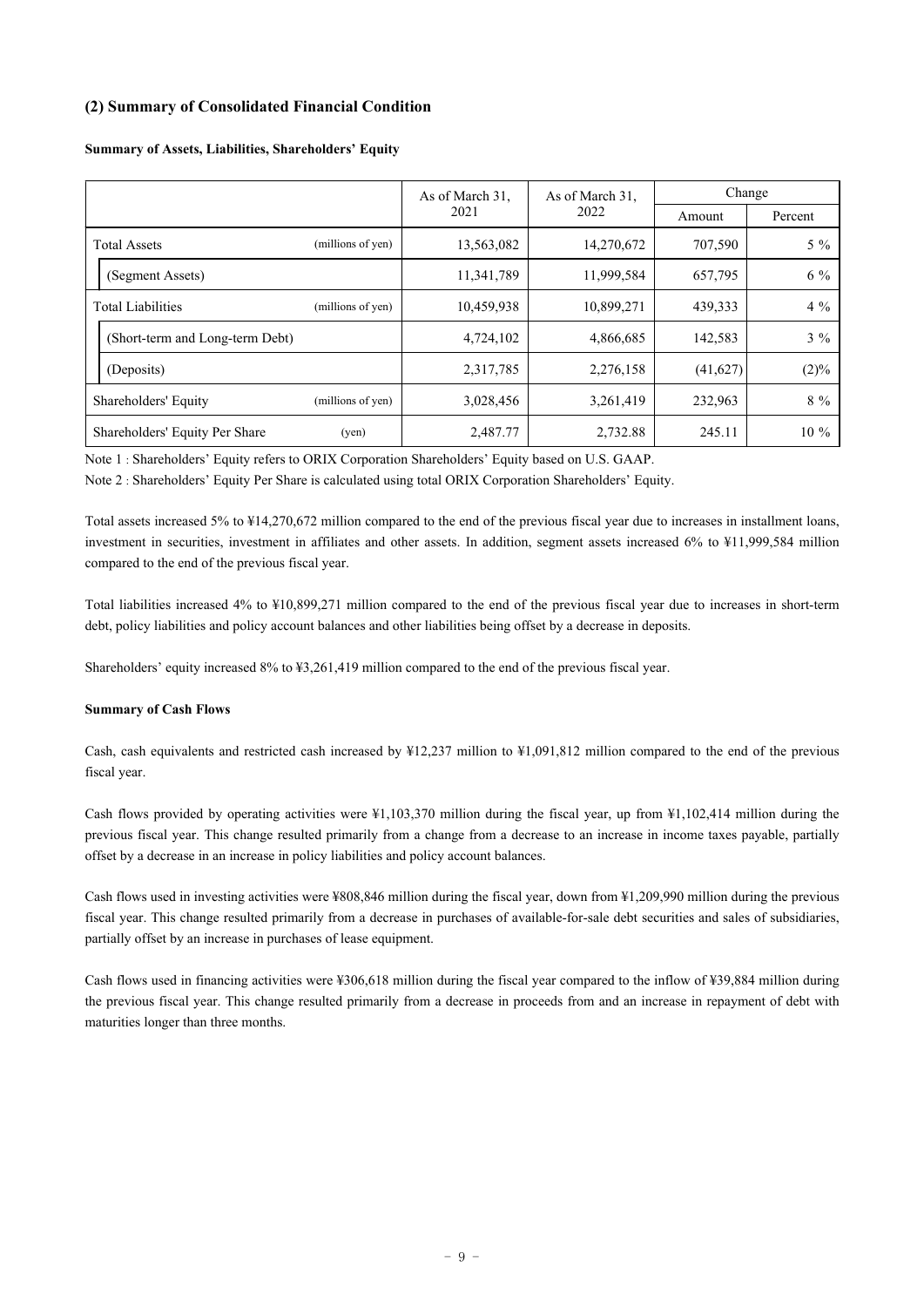## **(3) Profit Distribution Policy and Dividends for the Fiscal Year Ended March 31, 2022 and the Fiscal Year Ending March 31, 2023**

We aim to increase shareholder value by utilizing profits earned from business activities, to strengthen our business foundation and make investments for future growth. At the same time, we strive to make stable and sustainable distribution of dividends at a level in line with our business performance. In addition, with regards to the decision of whether to buy back our shares, we aim to act with flexibility and swiftness while considering various factors such as the business environment, share price and its trend, the soundness of our financial condition, and target performance indicators.

Based on this fundamental policy, the annual dividend for the fiscal year ended March 31, 2022 has been decided at 85.60 yen per share (the interim dividend paid was 39.00 yen per share and the year-end dividend has been decided at 46.60 yen per share). The payout ratio for the fiscal year ended March 31, 2022 was 33.0%. For the next fiscal year ending March 31, 2023, the interim dividend is forecasted at 42.80 yen per share, and the annual dividend is forecasted at the higher of either payout ratio of 33.0% or 85.60 yen per share as well as in the fiscal year ended March 31, 2022.

### **(4) Risk Factors**

With the announcement of our results for the fiscal year ended March 31, 2022, we believe no significant changes have arisen concerning "Risk Factors" as stated in our latest Form 20-F submitted to the U.S. Securities and Exchange Commission on June 29, 2021.

## **2. Consideration in the Selection of Accounting Standard**

We have been preparing our financial statements in accordance with U.S. GAAP. We believe that U.S. GAAP is the accounting standard that most appropriately reflects our business activities in our financial reporting.

Reporting in U.S. GAAP enables us to maintain consistency and comparability with past financial results and we believe that is beneficial to our stakeholders.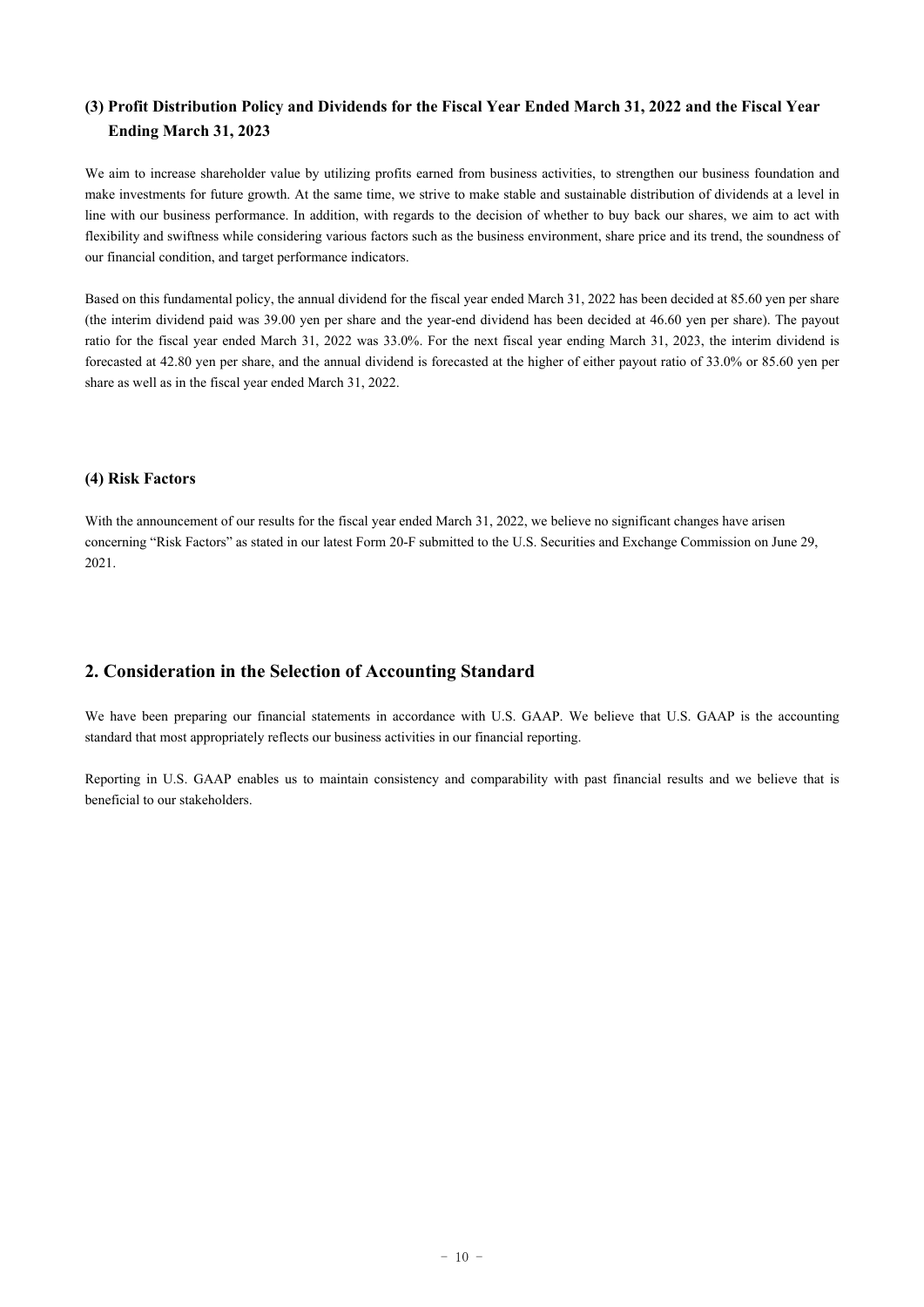# **3. Financial Information**

# **(1) Condensed Consolidated Balance Sheets (Unaudited)**

| Assets                                                                                                   | As of March<br>31, 2021 | (millions of yen)<br>As of March<br>31, 2022 |
|----------------------------------------------------------------------------------------------------------|-------------------------|----------------------------------------------|
| Cash and Cash Equivalents                                                                                | 951,242                 | 954,827                                      |
| <b>Restricted Cash</b>                                                                                   | 128,333                 | 136,985                                      |
| Net Investment in Leases                                                                                 | 1,029,518               | 1,057,973                                    |
| <b>Installment Loans</b>                                                                                 | 3,670,784               | 3,862,604                                    |
| The amounts which are measured at fair value by electing the fair value option are as follows:           |                         |                                              |
| ¥63,272 million<br>March 31, 2021                                                                        |                         |                                              |
| March 31, 2022<br>¥151,601 million                                                                       |                         |                                              |
| Allowance for Credit Losses                                                                              | (78, 945)               | (69, 459)                                    |
| Investment in Operating Leases                                                                           | 1,408,189               | 1,463,202                                    |
| Investment in Securities                                                                                 | 2,660,443               | 2,852,349                                    |
| The amounts which are measured at fair value by electing the fair value option are as follows:           |                         |                                              |
| ¥9,384 million<br>March 31, 2021                                                                         |                         |                                              |
| ¥19,353 million<br>March 31, 2022                                                                        |                         |                                              |
| The amounts which are associated to available-for-sale debt securities are as follows:<br>March 31, 2021 |                         |                                              |
| Amortized Cost<br>¥2,026,767 million                                                                     |                         |                                              |
| Allowance for Credit Losses<br>$\frac{1}{2}$ (120) million                                               |                         |                                              |
| March 31, 2022                                                                                           |                         |                                              |
| Amortized Cost<br>$42,276,425$ million                                                                   |                         |                                              |
| Allowance for Credit Losses<br>$\frac{1}{2}(153)$ million                                                |                         |                                              |
| Property under Facility Operations                                                                       | 491,855                 | 561,846                                      |
| Investment in Affiliates                                                                                 | 887,764                 | 978,033                                      |
| Trade Notes, Accounts and Other Receivable                                                               | 354,334                 | 359,949                                      |
| Inventories                                                                                              | 142,156                 | 139,563                                      |
| <b>Office Facilities</b>                                                                                 | 246,399                 | 240,421                                      |
| Other Assets                                                                                             | 1,671,010               | 1,732,379                                    |
| The amounts which are measured at fair value by electing the fair value option are as follows:           |                         |                                              |
| ¥6,297 million<br>March 31, 2021                                                                         |                         |                                              |
| March 31, 2022<br>¥5,214 million                                                                         |                         |                                              |
| <b>Total Assets</b>                                                                                      | 13,563,082              | 14,270,672                                   |
| <b>Liabilities and Equity</b>                                                                            |                         |                                              |
| Short-term Debt                                                                                          | 307,269                 | 439,639                                      |
| Deposits                                                                                                 | 2,317,785               | 2,276,158                                    |
| Trade Notes, Accounts and Other Payable                                                                  | 260,712                 | 291,422                                      |
| Policy Liabilities and Policy Account Balances                                                           | 1,822,422               | 1,963,623                                    |
| The amounts which are measured at fair value by electing the fair value option are as follows:           |                         |                                              |
| ¥266,422 million<br>March 31, 2021                                                                       |                         |                                              |
| March 31, 2022<br>¥198,905 million                                                                       |                         |                                              |
| Current and Deferred Income Taxes                                                                        | 363,460                 | 461,181                                      |
| Long-term Debt                                                                                           | 4,416,833               | 4,427,046                                    |
| Other Liabilities                                                                                        | 971,457                 | 1,040,202                                    |
| <b>Total Liabilities</b>                                                                                 | 10,459,938              | 10,899,271                                   |
| <b>Commitments and Contingent Liabilities</b>                                                            |                         |                                              |
| Common Stock                                                                                             | 221,111                 | 221,111                                      |
| Additional Paid-in Capital                                                                               | 259,361                 | 260,479                                      |
| <b>Retained Earnings</b>                                                                                 | 2,744,588               | 2,909,317                                    |
| Accumulated Other Comprehensive Income (Loss)                                                            | (84,650)                | (16,041)                                     |
| Treasury Stock, at Cost                                                                                  | (111, 954)              | (113, 447)                                   |
| <b>Total ORIX Corporation Shareholders' Equity</b>                                                       | 3,028,456               | 3,261,419                                    |
| <b>Noncontrolling Interests</b>                                                                          | 74,688                  | 109,982                                      |
| <b>Total Equity</b>                                                                                      | 3,103,144               | 3,371,401                                    |
| <b>Total Liabilities and Equity</b>                                                                      | 13,563,082              | 14,270,672                                   |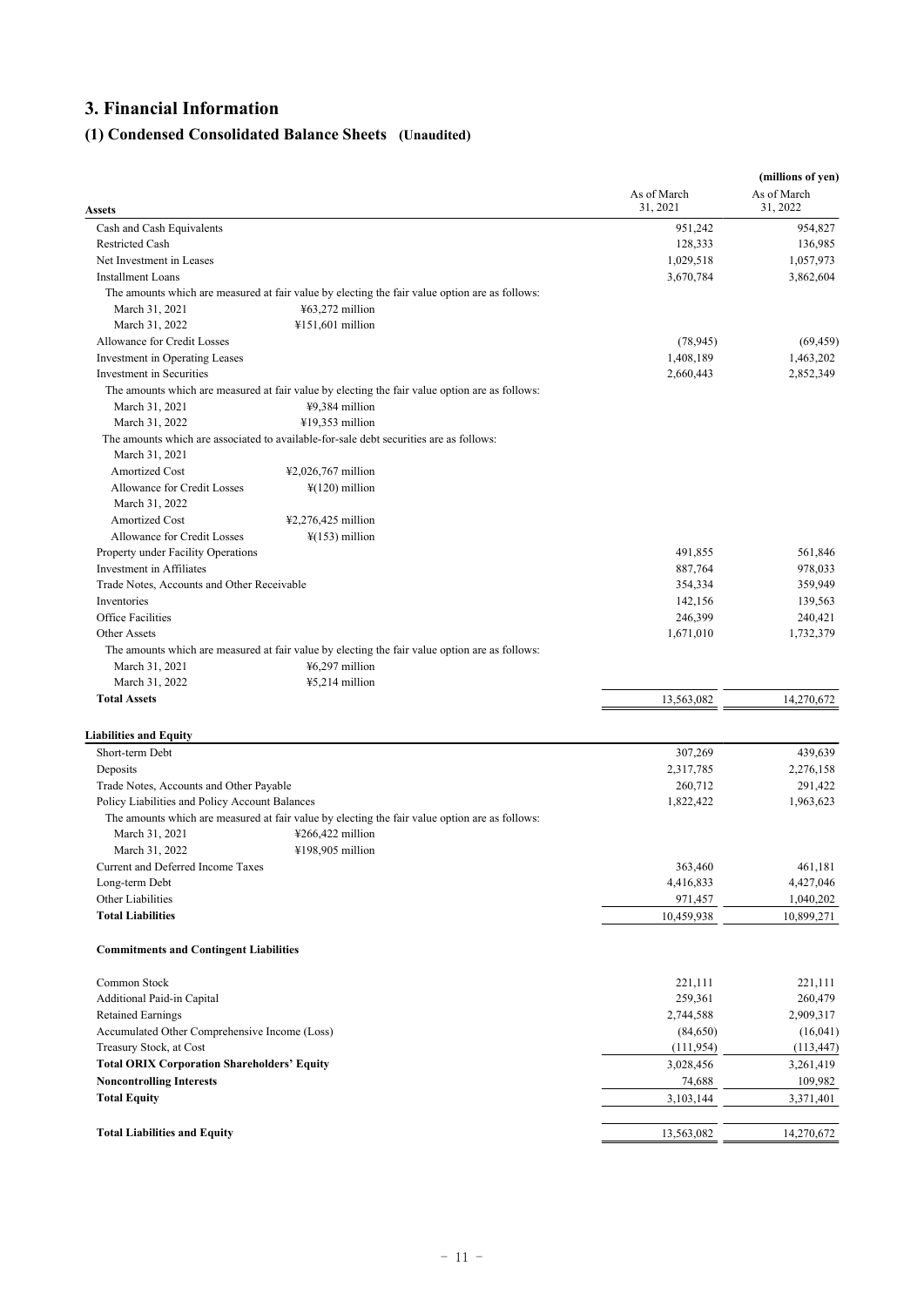**Note** : Breakdown of Accumulated Other Comprehensive Income (Loss)

|                                                           | As of March<br>31, 2021 | As of March<br>31, 2022 |
|-----------------------------------------------------------|-------------------------|-------------------------|
| Accumulated Other Comprehensive Income (Loss)             |                         |                         |
| Net unrealized gains (losses) on investment in securities | (16,208)                | (72, 892)               |
| Debt valuation adjustments                                | 558                     | 221                     |
| Defined benefit pension plans                             | (21,073)                | (8,072)                 |
| Foreign currency translation adjustments                  | (36, 456)               | 61.914                  |
| Net unrealized gains (losses) on derivative instruments   | (11, 471)               | 2,788                   |
| Total                                                     | (84, 650)               | (16, 041)               |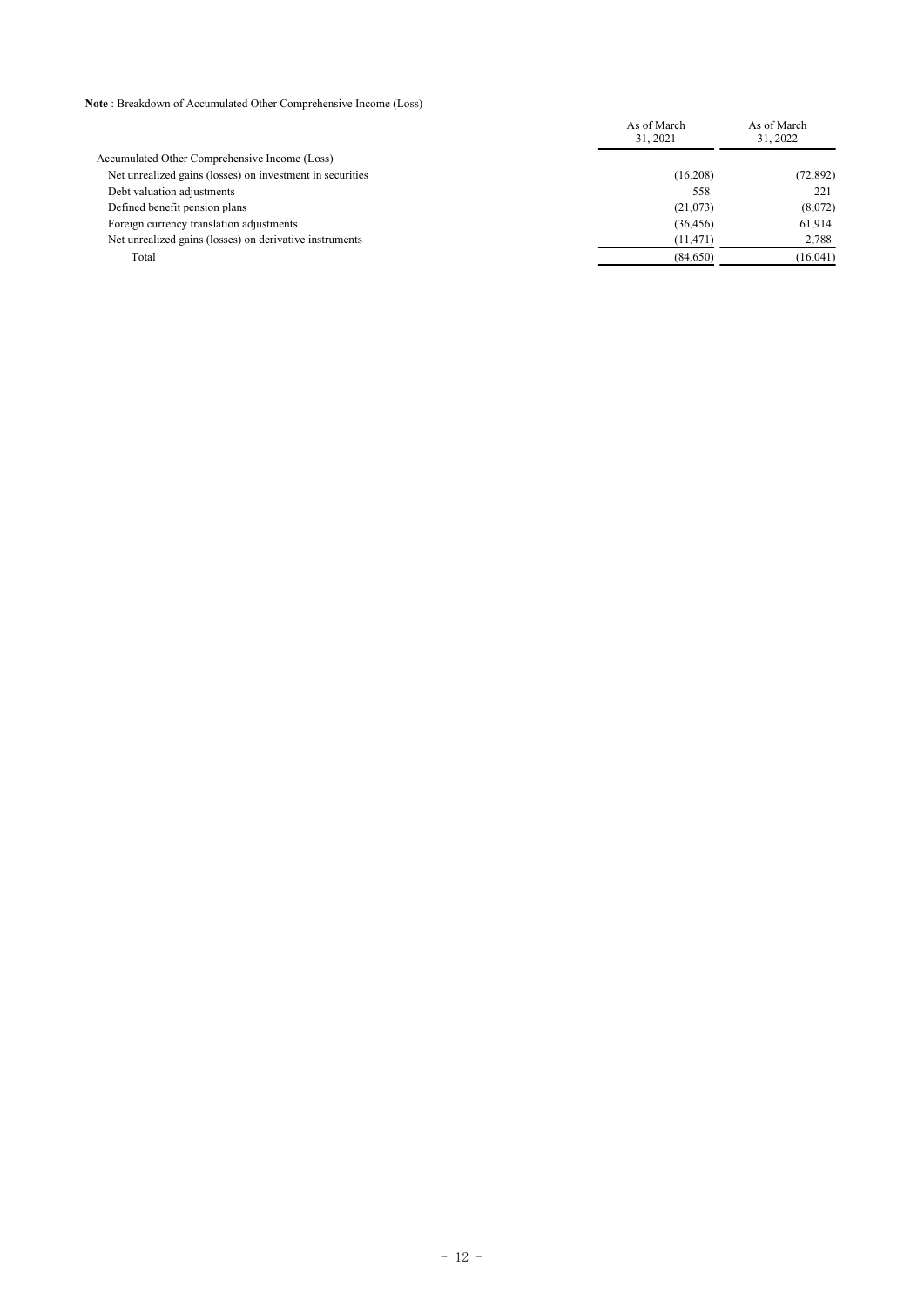# **(2) Condensed Consolidated Statements of Income (Unaudited)**

### **(millions of yen)**

|                                                                           | Year ended<br>March 31, 2021 | Year ended<br>March 31, 2022 |
|---------------------------------------------------------------------------|------------------------------|------------------------------|
| <b>Revenues:</b>                                                          |                              |                              |
| Finance revenues                                                          | 271,194                      | 279,589                      |
| Gains on investment securities and dividends                              | 46,097                       | 56,510                       |
| Operating leases                                                          | 397,065                      | 450,454                      |
| Life insurance premiums and related investment income                     | 487,550                      | 481,810                      |
| Sales of goods and real estate                                            | 410,953                      | 435,398                      |
| Services income                                                           | 679,849                      | 816,604                      |
| <b>Total Revenues</b>                                                     | 2,292,708                    | 2,520,365                    |
| <b>Expenses:</b>                                                          |                              |                              |
| Interest expense                                                          | 78,068                       | 68,232                       |
| Costs of operating leases                                                 | 295,628                      | 322,070                      |
| Life insurance costs                                                      | 374,348                      | 368,140                      |
| Costs of goods and real estate sold                                       | 347,721                      | 381,119                      |
| Services expense                                                          | 439,233                      | 495,110                      |
| Other (income) and expense                                                | 17,125                       | 20,494                       |
| Selling, general and administrative expenses                              | 456,795                      | 522,782                      |
| Provision for credit losses                                               | 16,021                       | 3,939                        |
| Write-downs of long-lived assets                                          | 3,020                        | 35,666                       |
| Write-downs of securities                                                 | 5,935                        | 730                          |
| <b>Total Expenses</b>                                                     | 2,033,894                    | 2,218,282                    |
| <b>Operating Income</b>                                                   | 258,814                      | 302,083                      |
| Equity in Net Income (Loss) of Affiliates                                 | 481                          | 15,006                       |
| Gains on Sales of Subsidiaries and Affiliates and Liquidation Losses, Net | 23,300                       | 187,787                      |
| Bargain Purchase Gain                                                     | 4,966                        | $\mathbf{0}$                 |
| <b>Income before Income Taxes</b>                                         | 287,561                      | 504,876                      |
| Provision for Income Taxes                                                | 90,747                       | 187,264                      |
| <b>Net Income</b>                                                         | 196,814                      | 317,612                      |
| Net Income Attributable to the Noncontrolling Interests                   | 4,453                        | 5,477                        |
| Net Income (Loss) Attributable to the Redeemable Noncontrolling Interests | (23)                         | $\mathbf{0}$                 |
| Net Income Attributable to ORIX Corporation Shareholders                  | 192,384                      | 312,135                      |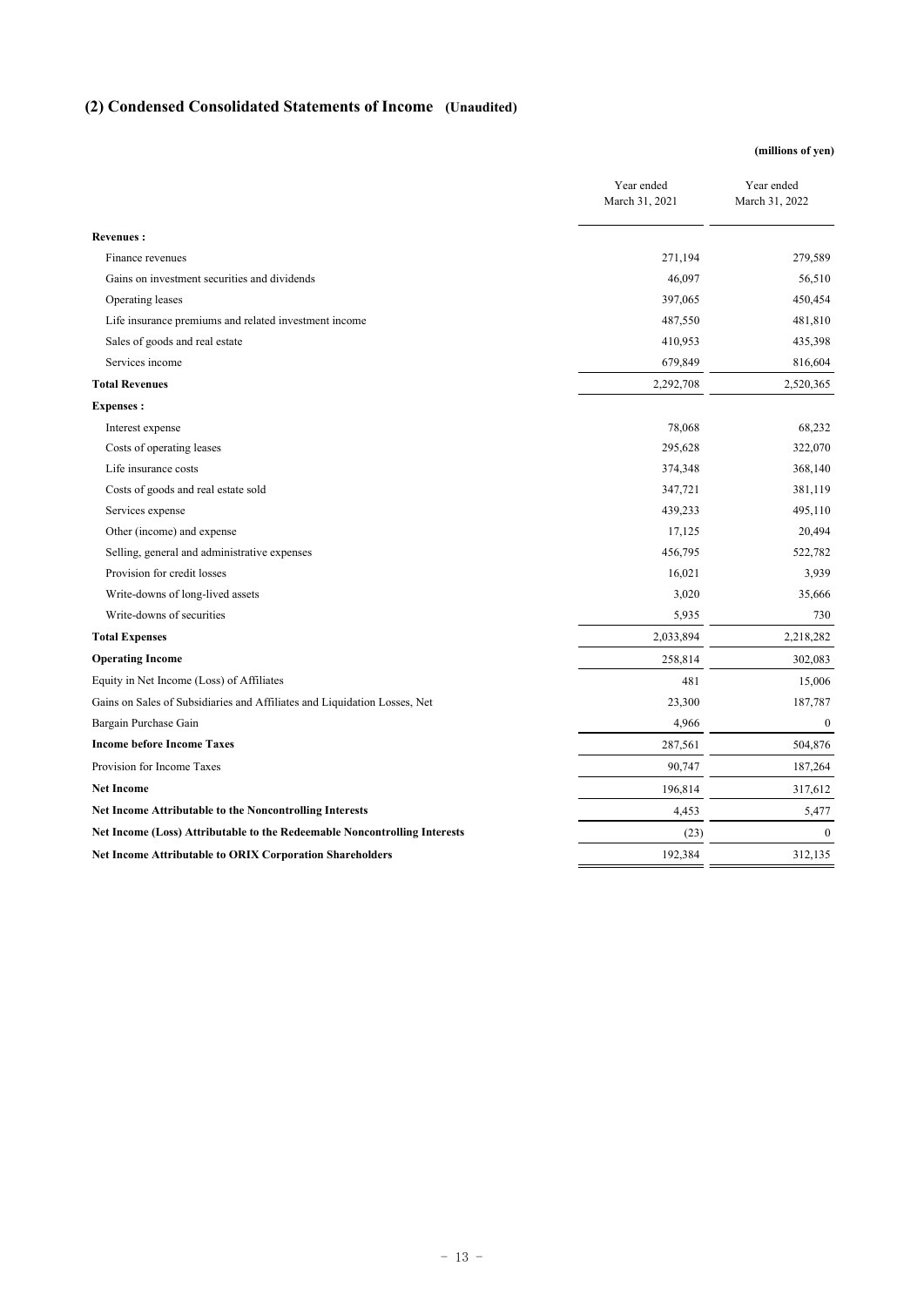# **(3) Condensed Consolidated Statements of Comprehensive Income (Unaudited)**

|                                                                                                      |                              | (millions of yen)            |
|------------------------------------------------------------------------------------------------------|------------------------------|------------------------------|
|                                                                                                      | Year Ended<br>March 31, 2021 | Year Ended<br>March 31, 2022 |
| <b>Net Income:</b>                                                                                   | 196,814                      | 317,612                      |
| Other comprehensive income, net of tax:                                                              |                              |                              |
| Net change of unrealized gains (losses) on investment in securities                                  | (11, 182)                    | (56, 684)                    |
| Net change of debt valuation adjustments                                                             | (899)                        | (337)                        |
| Net change of defined benefit pension plans                                                          | 5,330                        | 13,002                       |
| Net change of foreign currency translation adjustments                                               | 36,246                       | 105,693                      |
| Net change of unrealized gains (losses) on derivative instruments                                    | 4,782                        | 15,070                       |
| Total other comprehensive income                                                                     | 34,277                       | 76,744                       |
| <b>Comprehensive Income</b>                                                                          | 231,091                      | 394,356                      |
| <b>Comprehensive Income Attributable to the Noncontrolling Interests</b>                             | 5,128                        | 12,137                       |
| <b>Comprehensive Income (Loss) Attributable to the Redeemable Noncontrolling</b><br><b>Interests</b> | (303)                        | $\theta$                     |
| <b>Comprehensive Income Attributable to ORIX Corporation Shareholders</b>                            | 226,266                      | 382,219                      |
|                                                                                                      |                              |                              |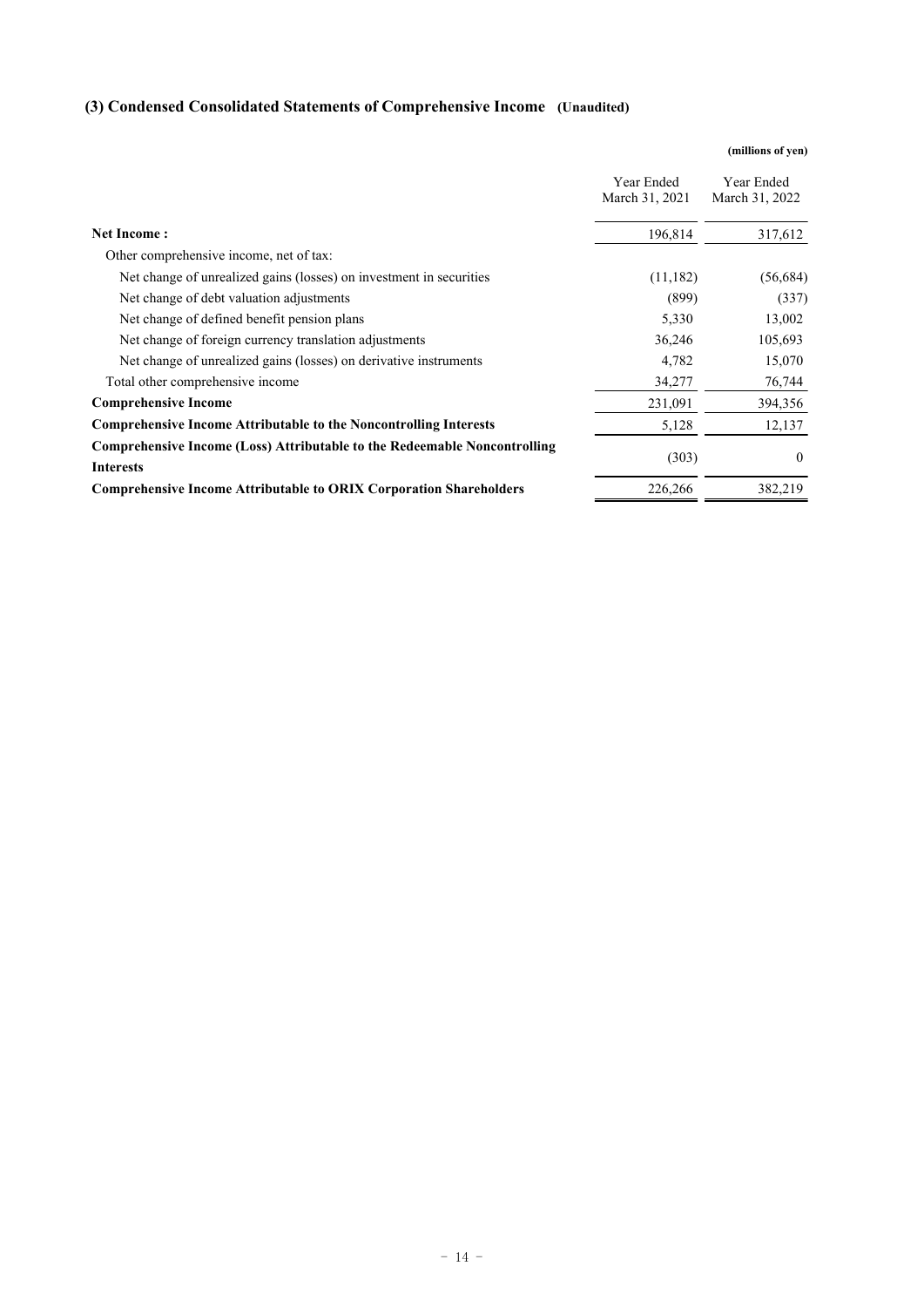# **(4) Condensed Consolidated Statements of Changes in Equity (Unaudited)**

|                                                                       |                 |                                  |                                       |                                                     |                   |                                                             |                                      | (millions of yen)       |
|-----------------------------------------------------------------------|-----------------|----------------------------------|---------------------------------------|-----------------------------------------------------|-------------------|-------------------------------------------------------------|--------------------------------------|-------------------------|
|                                                                       |                 |                                  | ORIX Corporation Shareholders' Equity |                                                     |                   |                                                             |                                      |                         |
|                                                                       | Common<br>Stock | Additional<br>Paid-in<br>Capital | Retained<br>Earnings                  | Accumulated Other<br>Comprehensive<br>Income (Loss) | Treasury<br>Stock | <b>Total ORIX</b><br>Corporation<br>Shareholders'<br>Equity | Noncontrolling<br>Interests          | Total<br>Equity         |
| Balance at March 31, 2020                                             | 221,111         | 257,638                          | 2,754,461                             | (118, 532)                                          | (121,070)         | 2,993,608                                                   | 72,227                               | 3,065,835               |
| Cumulative effect of adopting Accounting                              |                 |                                  | (42, 855)                             |                                                     |                   | (42, 855)                                                   | (71)                                 | (42, 926)               |
| Standards Update 2016-13                                              |                 |                                  |                                       |                                                     |                   |                                                             |                                      |                         |
| Balance at April 1, 2020<br>Contribution to subsidiaries              | 221,111         | 257,638                          | 2,711,606                             | (118, 532)                                          | (121,070)         | 2,950,753<br>$\bf{0}$                                       | 72,156                               | 3,022,909               |
| Transaction with noncontrolling interests                             |                 | 1,700                            |                                       |                                                     |                   | 1,700                                                       | 18,225<br>(8,688)                    | 18,225<br>(6,988)       |
| Comprehensive income, net of tax:                                     |                 |                                  |                                       |                                                     |                   |                                                             |                                      |                         |
| Net income                                                            |                 |                                  | 192,384                               |                                                     |                   | 192,384                                                     | 4,453                                | 196,837                 |
| Other comprehensive income<br>Net change of unrealized gains (losses) |                 |                                  |                                       |                                                     |                   |                                                             |                                      |                         |
| on investment in securities                                           |                 |                                  |                                       | (11,207)                                            |                   | (11,207)                                                    | 25                                   | (11, 182)               |
| Net change of debt valuation adjustments                              |                 |                                  |                                       | (899)                                               |                   | (899)                                                       | $\boldsymbol{0}$                     | (899)                   |
| Net change of defined benefit<br>pension plans                        |                 |                                  |                                       | 5,302                                               |                   | 5,302                                                       | 28                                   | 5,330                   |
| Net change of foreign currency                                        |                 |                                  |                                       | 36,015                                              |                   | 36,015                                                      | 511                                  | 36,526                  |
| translation adjustments<br>Net change of unrealized gains on          |                 |                                  |                                       |                                                     |                   |                                                             |                                      |                         |
| derivative instruments                                                |                 |                                  |                                       | 4,671                                               |                   | 4,671                                                       | 111                                  | 4,782                   |
| Total other comprehensive                                             |                 |                                  |                                       |                                                     |                   | 33,882                                                      | 675                                  | 34,557                  |
| income                                                                |                 |                                  |                                       |                                                     |                   |                                                             |                                      |                         |
| Total comprehensive income<br>Cash dividends                          |                 |                                  |                                       |                                                     |                   | 226,266                                                     | 5,128                                | 231,394                 |
| Acquisition of treasury stock                                         |                 |                                  | (95, 164)                             |                                                     | (55, 443)         | (95, 164)<br>(55, 443)                                      | (12, 133)<br>$\boldsymbol{0}$        | (107, 297)<br>(55, 443) |
| Disposal of treasury stock                                            |                 | (227)                            | (0)                                   |                                                     | 322               | 95                                                          | $\boldsymbol{0}$                     | 95                      |
| Cancellation of treasury stock                                        |                 |                                  | (64, 237)                             |                                                     | 64,237            | $\mathbf{0}$                                                | $\boldsymbol{0}$                     | $\Omega$                |
| Other, net                                                            |                 | 250                              | (1)                                   |                                                     |                   | 249                                                         | $\mathbf{0}$                         | 249                     |
| Balance at March 31, 2021                                             | 221,111         | 259,361                          | 2,744,588                             | (84, 650)                                           | (111, 954)        | 3,028,456                                                   | 74,688                               | 3,103,144               |
| Cumulative effect of adopting Accounting                              |                 |                                  | 215                                   |                                                     |                   | 215                                                         | $\bf{0}$                             | 215                     |
| Standards Update 2019-12                                              |                 |                                  |                                       |                                                     |                   |                                                             |                                      |                         |
| Balance at April 1, 2021                                              | 221,111         | 259,361                          | 2,744,803                             | (84,650)                                            | (111, 954)        | 3,028,671                                                   | 74,688                               | 3,103,359               |
| Contribution to subsidiaries                                          |                 |                                  |                                       |                                                     |                   | $\boldsymbol{0}$                                            | 40,514                               | 40,514                  |
| Transaction with noncontrolling interests                             |                 | 1,593                            |                                       | (1, 475)                                            |                   | 118                                                         | (1, 127)                             | (1,009)                 |
| Comprehensive income, net of tax:<br>Net income                       |                 |                                  | 312,135                               |                                                     |                   | 312,135                                                     | 5,477                                | 317,612                 |
| Other comprehensive income                                            |                 |                                  |                                       |                                                     |                   |                                                             |                                      |                         |
| Net change of unrealized gains (losses)                               |                 |                                  |                                       |                                                     |                   |                                                             |                                      |                         |
| on investment in securities                                           |                 |                                  |                                       | (56, 684)                                           |                   | (56, 684)                                                   | $\boldsymbol{0}$                     | (56, 684)               |
| Net change of debt valuation adjustments                              |                 |                                  |                                       | (337)                                               |                   | (337)                                                       | $\boldsymbol{0}$                     | (337)                   |
| Net change of defined benefit<br>pension plans                        |                 |                                  |                                       | 13,001                                              |                   | 13,001                                                      | $\mathbf{1}$                         | 13,002                  |
| Net change of foreign currency<br>translation adjustments             |                 |                                  |                                       | 99,842                                              |                   | 99,842                                                      | 5,851                                | 105,693                 |
| Net change of unrealized gains on<br>derivative instruments           |                 |                                  |                                       | 14,262                                              |                   | 14,262                                                      | 808                                  | 15,070                  |
| Total other comprehensive                                             |                 |                                  |                                       |                                                     |                   | 70,084                                                      | 6,660                                | 76,744                  |
| income                                                                |                 |                                  |                                       |                                                     |                   |                                                             |                                      |                         |
| Total comprehensive income                                            |                 |                                  |                                       |                                                     |                   | 382,219                                                     | 12,137                               | 394,356                 |
| Cash dividends                                                        |                 |                                  | (99, 395)                             |                                                     |                   | (99, 395)                                                   | (16, 230)                            | (115, 625)              |
| Acquisition of treasury stock                                         |                 |                                  |                                       |                                                     | (50,001)          | (50,001)                                                    | $\boldsymbol{0}$                     | (50,001)                |
| Disposal of treasury stock<br>Cancellation of treasury stock          |                 | (168)                            | (48, 226)                             |                                                     | 283<br>48,226     | 115<br>$\boldsymbol{0}$                                     | $\boldsymbol{0}$<br>$\boldsymbol{0}$ | 115<br>$\boldsymbol{0}$ |
| Other, net                                                            |                 | (307)                            |                                       |                                                     | (1)               | (308)                                                       | $\bf{0}$                             | (308)                   |
| Balance at March 31, 2022                                             | 221,111         | 260,479                          | 2,909,317                             | (16, 041)                                           | (113, 447)        | 3,261,419                                                   | 109,982                              | 3,371,401               |
|                                                                       |                 |                                  |                                       |                                                     |                   |                                                             |                                      |                         |

Note: Changes in the redeemable noncontrolling interests are not included in the table.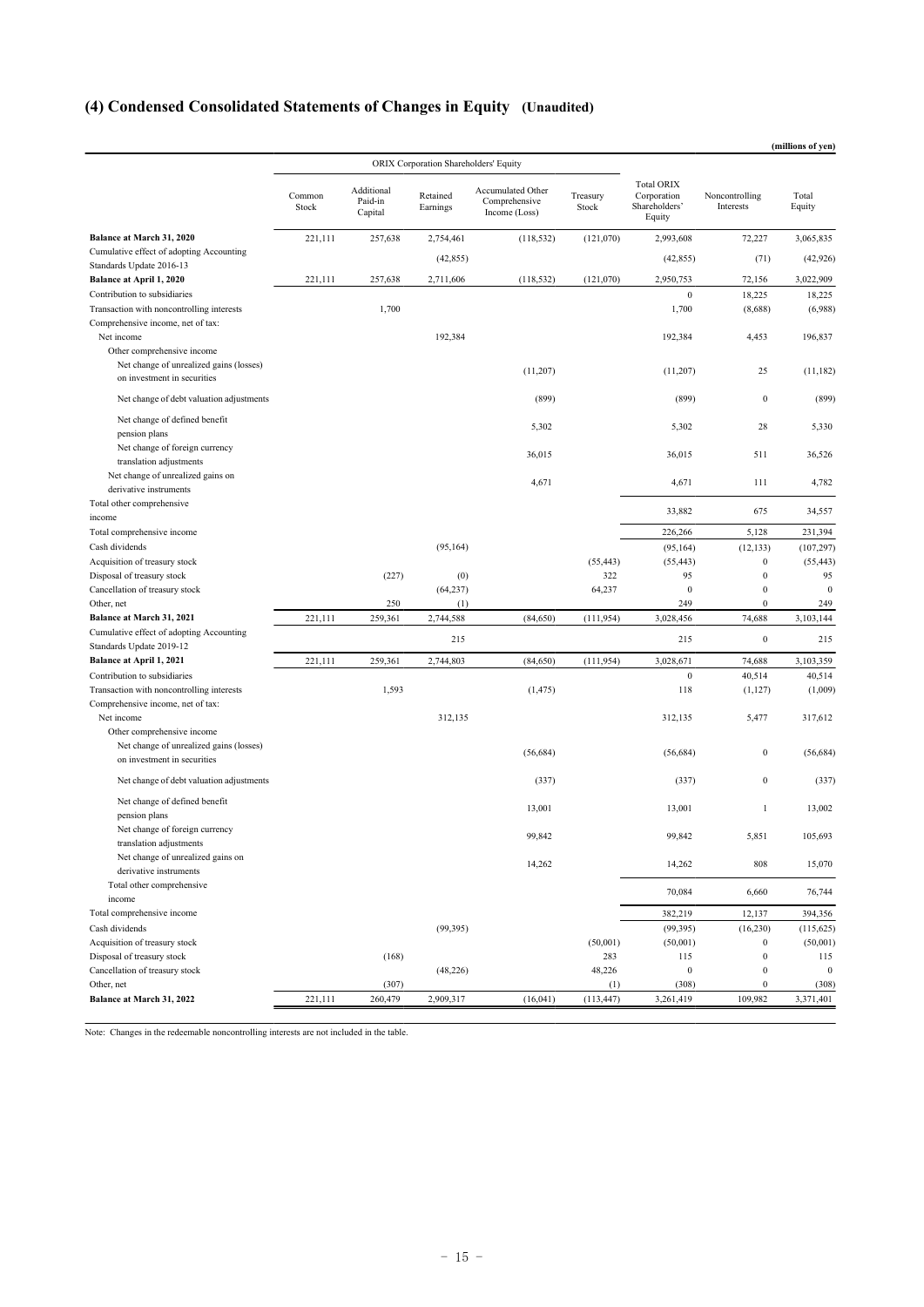# **(5) Condensed Consolidated Statements of Cash Flows (Unaudited)**

|                                                                                                   |                                 | (millions of yen)               |
|---------------------------------------------------------------------------------------------------|---------------------------------|---------------------------------|
|                                                                                                   | Year ended<br>March<br>31, 2021 | Year ended<br>March<br>31, 2022 |
| <b>Cash Flows from Operating Activities:</b>                                                      |                                 |                                 |
| Net income                                                                                        | 196,814                         | 317,612                         |
| Adjustments to reconcile net income to net cash provided by operating activities:                 |                                 |                                 |
| Depreciation and amortization                                                                     | 315,955                         | 330,351                         |
| Principal payments received under net investment in leases<br>Provision for credit losses         | 426,645<br>16,021               | 462,475<br>3,939                |
| Equity in net loss (income) of affiliates (excluding interest on loans)                           | 837                             | (13,753)                        |
| Gains on sales of subsidiaries and affiliates and liquidation losses, net                         | (23,300)                        | (187, 787)                      |
| Bargain purchase gain                                                                             | (4,966)                         | $\boldsymbol{0}$                |
| Gains on sales of securities other than trading                                                   | (15,228)                        | (22, 322)                       |
| Gains on sales of operating lease assets                                                          | (26,358)                        | (40, 148)                       |
| Write-downs of long-lived assets                                                                  | 3,020                           | 35,666                          |
| Write-downs of securities                                                                         | 5,935                           | 730                             |
| Deferred tax provision                                                                            | 25,518                          | 12,208                          |
| Decrease in trading securities                                                                    | 12,103                          | 68,422                          |
| Increase in inventories                                                                           | (12,061)                        | (7,053)                         |
| (Increase) Decrease in trade notes, accounts and other receivable                                 | (12,657)                        | 3,562                           |
| Increase (Decrease) in trade notes, accounts and other payable                                    | (1,947)                         | 14,943                          |
| Increase in policy liabilities and policy account balances                                        | 230,947                         | 141,201                         |
| Increase (Decrease) in income taxes payable                                                       | (11,045)                        | 92,026                          |
| Other, net                                                                                        | (23, 819)                       | (108, 702)                      |
| Net cash provided by operating activities                                                         | 1,102,414                       | 1,103,370                       |
| <b>Cash Flows from Investing Activities:</b>                                                      |                                 |                                 |
| Purchases of lease equipment                                                                      | (716, 737)                      | (872, 994)                      |
| Installment loans made to customers                                                               | (1, 198, 978)                   | (1,202,198)                     |
| Principal collected on installment loans                                                          | 1,139,608                       | 1,182,261                       |
| Proceeds from sales of operating lease assets                                                     | 138,912                         | 147,104                         |
| Investment in affiliates, net                                                                     | (112,922)                       | (34, 804)                       |
| Proceeds from sales of investment in affiliates                                                   | 41,730                          | 47,677                          |
| Purchases of available-for-sale debt securities                                                   | (709, 349)                      | (526, 478)                      |
| Proceeds from sales of available-for-sale debt securities                                         | 285,836                         | 239,250                         |
| Proceeds from redemption of available-for-sale debt securities                                    | 31,859                          | 90,478                          |
| Purchases of equity securities other than trading                                                 | (56,314)                        | (94, 182)                       |
| Proceeds from sales of equity securities other than trading                                       | 30,532                          | 71,883                          |
| Purchases of property under facility operations                                                   | (43, 954)                       | (44,302)                        |
| Acquisitions of subsidiaries, net of cash acquired<br>Sales of subsidiaries, net of cash disposed | (82, 163)<br>57,722             | (87, 582)                       |
| Other, net                                                                                        | (15,772)                        | 252,921<br>22,120               |
| Net cash used in investing activities                                                             | (1,209,990)                     | (808, 846)                      |
| <b>Cash Flows from Financing Activities:</b>                                                      |                                 |                                 |
| Net increase (decrease) in debt with maturities of three months or less                           | (42, 136)                       | 96,383                          |
| Proceeds from debt with maturities longer than three months                                       | 1,171,350                       | 950,244                         |
| Repayment of debt with maturities longer than three months                                        | (1,013,937)                     | (1,160,613)                     |
| Net increase (decrease) in deposits due to customers                                              | 85,737                          | (42, 591)                       |
| Cash dividends paid to ORIX Corporation shareholders                                              | (95, 164)                       | (99, 395)                       |
| Acquisition of treasury stock                                                                     | (55, 443)                       | (50,001)                        |
| Contribution from noncontrolling interests                                                        | 24,487                          | 25,942                          |
| Purchases of shares of subsidiaries from noncontrolling interests                                 | (4,791)                         | (2,086)                         |
| Net decrease in call money                                                                        | (17,500)                        | (7,500)                         |
| Other, net                                                                                        | (12,719)                        | (17,001)                        |
| Net cash provided by (used in) financing activities                                               | 39,884                          | (306, 618)                      |
| Effect of Exchange Rate Changes on Cash, Cash Equivalents and Restricted Cash                     | 11,983                          | 24,331                          |
| Net increase (decrease) in Cash, Cash Equivalents and Restricted Cash                             | (55,709)                        | 12,237                          |
| Cash, Cash Equivalents and Restricted Cash at Beginning of Year                                   | 1,135,284                       | 1,079,575                       |
| Cash, Cash Equivalents and Restricted Cash at End of Year                                         | 1,079,575                       | 1,091,812                       |
|                                                                                                   |                                 |                                 |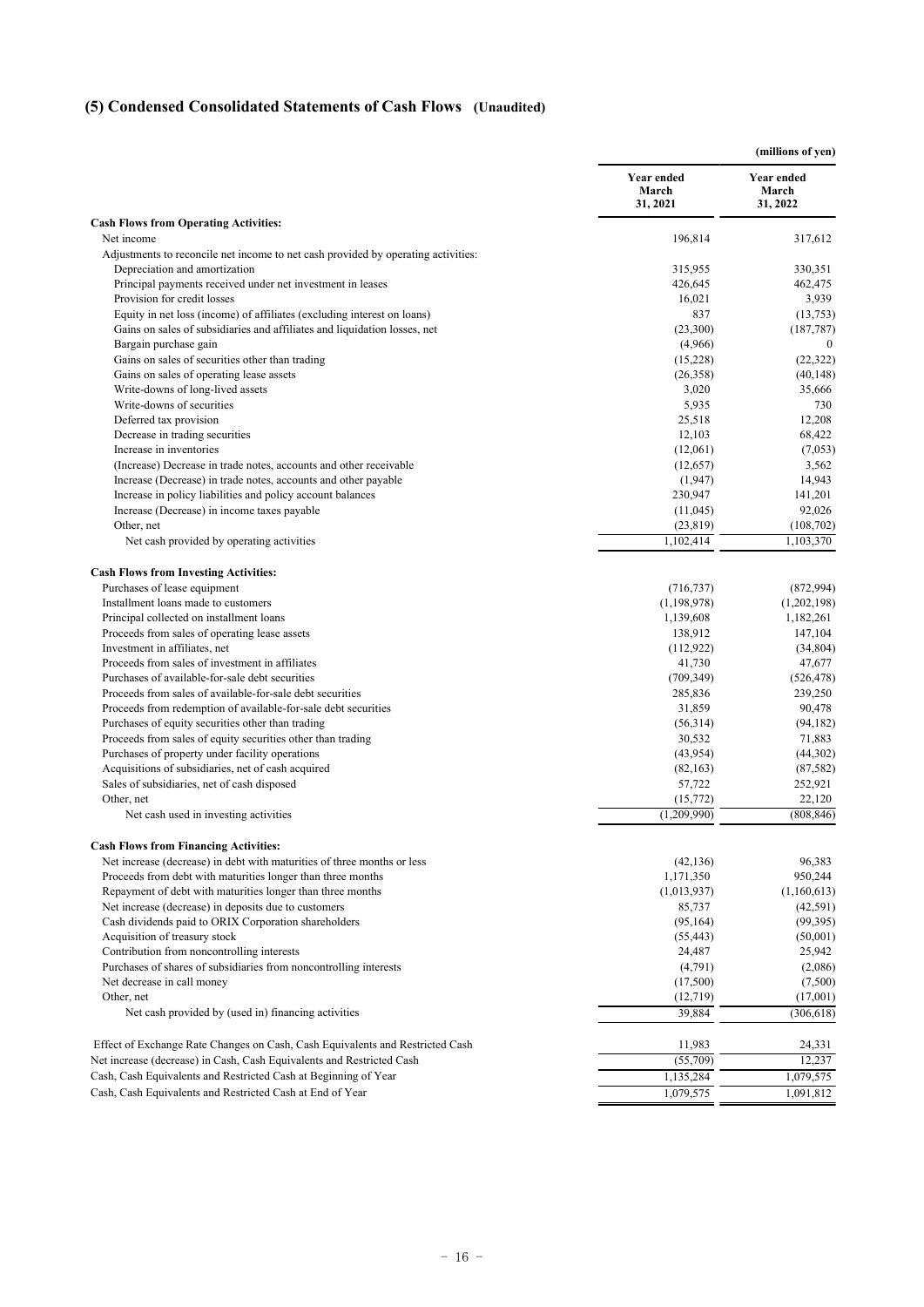### **(6) Assumptions for Going Concern**

There is no corresponding item.

#### **(7) Segment Information (Unaudited)**

**Segment Information by Sector**

|                                                                     |                              |                    |                              |                    |                   | (millions of yen) |
|---------------------------------------------------------------------|------------------------------|--------------------|------------------------------|--------------------|-------------------|-------------------|
|                                                                     | Year ended<br>March 31, 2021 |                    | Year ended<br>March 31, 2022 |                    | March<br>31, 2021 | March<br>31, 2022 |
|                                                                     | Segment<br>Revenues          | Segment<br>Profits | Segment<br>Revenues          | Segment<br>Profits | Segment<br>Assets | Segment<br>Assets |
| Corporate Financial Services and Maintenance<br>Leasing             | 431.015                      | 70.727             | 445,338                      | 251,384            | 1.676.063         | 1,516,795         |
| Real Estate                                                         | 359,798                      | 25,886             | 390,688                      | 33,558             | 872,095           | 910,101           |
| PE Investment and Concession                                        | 331,222                      | 3,842              | 385,739                      | (11,261)           | 378,698           | 353,581           |
| <b>Environment and Energy</b>                                       | 141,971                      | 27,543             | 160,232                      | 2,948              | 489,174           | 703,608           |
| Insurance                                                           | 491,894                      | 56,152             | 486,704                      | 54,560             | 1,959,521         | 2,072,145         |
| Banking and Credit                                                  | 83,724                       | 49,913             | 84,821                       | 43,779             | 2,690,627         | 2,687,156         |
| Aircraft and Ships                                                  | 31,617                       | 5,357              | 38,639                       | (1,838)            | 601,762           | 684,098           |
| <b>ORIX USA</b>                                                     | 138,017                      | 40,296             | 161,344                      | 76,263             | 1,220,081         | 1,364,142         |
| <b>ORIX</b> Europe                                                  | 160,798                      | 39,446             | 221,112                      | 49,559             | 369,546           | 401,869           |
| Asia and Australia                                                  | 128,309                      | 13,124             | 148,055                      | 52,255             | 1,084,222         | 1,306,089         |
| <b>Segment Total</b>                                                | 2,298,365                    | 332,286            | 2,522,672                    | 551,207            | 11,341,789        | 11,999,584        |
| Difference between Segment Total and<br><b>Consolidated Amounts</b> | (5,657)                      | (44, 725)          | (2,307)                      | (46,331)           | 2,221,293         | 2,271,088         |
| <b>Consolidated Amounts</b>                                         | 2,292,708                    | 287,561            | 2,520,365                    | 504,876            | 13,563,082        | 14,270,672        |

Note 1: The Company evaluates the performance of segments based on income before income taxes, adjusted for net income attributable to the noncontrolling interests and net income attributable to the redeemable noncontrolling interests before applicable tax effect. Tax expenses are not included in segment profits.

- Note 2: Since April 1, 2021, a portion of interest expenses, which were initially included in the difference between segment total profits and consolidated amounts, have been charged directly to its respective segments. In addition, a portion of selling, general and administrative expenses, which were initially recorded in each respective segment, have been included in the difference between segment total profits and consolidated amounts. Furthermore, a portion of the leasing business in the Environment and Energy segment was transferred to the Corporate Financial Services and Maintenance Leasing segment. As a result of these changes, segment data for the previous fiscal year have been retrospectively restated.
- **Note 3:** Inter-segment transactions are included in segment revenues, and eliminations of inter-segment transactions are included in difference between segment total and consolidated amounts.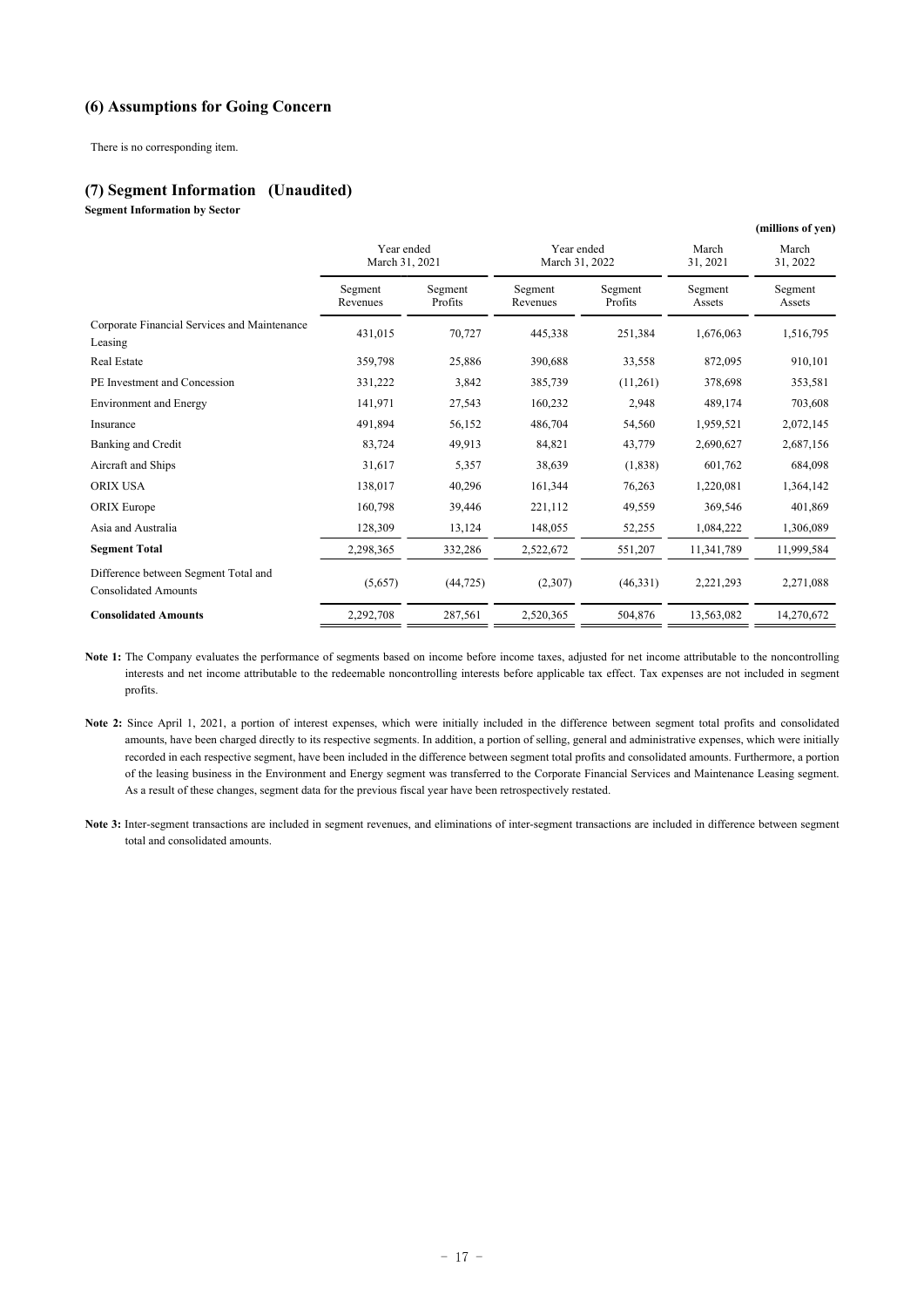# **(8) Per Share Data (Unaudited)**

| Year ended<br>March<br>31, 2021 | Year ended<br>March<br>31, 2022 |
|---------------------------------|---------------------------------|
|                                 | (millions of yen)               |
| 192,384                         | 312,135                         |
|                                 | (thousands of shares)           |
| 1,236,897                       | 1,203,452                       |
|                                 |                                 |
| 1,197                           | 1,400                           |
| 1,238,094                       | 1,204,852                       |
|                                 | (yen)                           |
| 155.54                          | 259.37                          |
| 155.39                          | 259.07                          |
| 2,487.77                        | (yen)<br>2,732.88               |
|                                 |                                 |

Note : In fiscal 2021 and 2022, there was no stock compensation which was antidilutive.